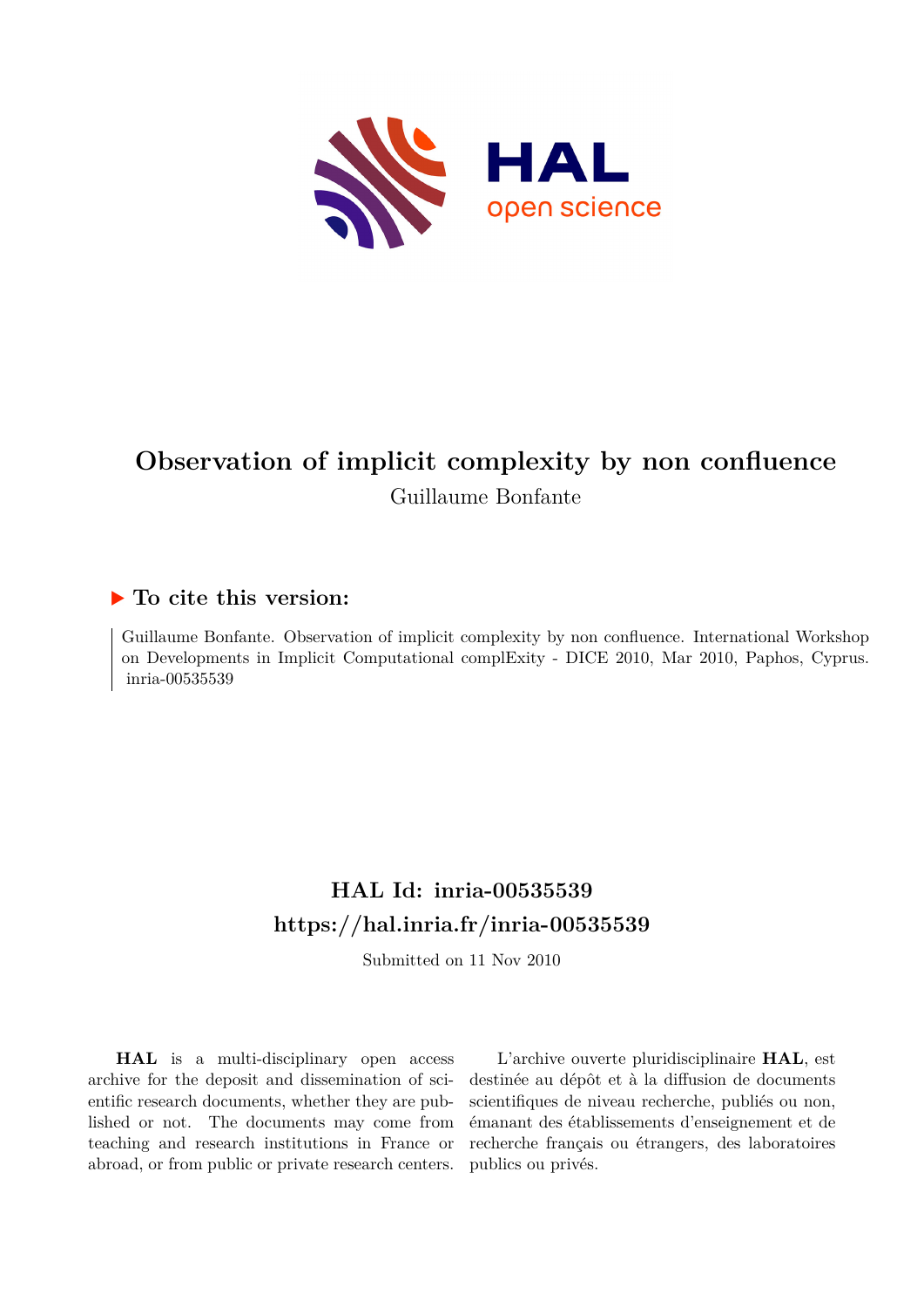# Observation of implicit complexity by non confluence

Guillaume Bonfante

Nancy University guillaume(dot)bonfante(at)loria(dot)fr

We propose to consider non confluence with respect to implicit complexity. We come back to some well known classes of first-order functional program, for which we have a characterization of their intentional properties, namely the class of cons-free programs, the class of programs with an interpretation, and the class of programs with a quasi-interpretation together with a termination proof by the product path ordering. They all correspond to PTIME. We prove that adding non confluence to the rules leads to respectively PTIME, NPTIME and PSPACE. Our thesis is that the separation of the classes is actually a witness of the intentional properties of the initial classes of programs.

In implicit complexity theory, one of the issues is to characterize large classes of programs, not extensionally but intentionally. That is, for a given class of functions, to delineate the largest set of programs computing this class. One of the issues with this problem is that it is hard to compare (classes of) programs. Indeed, strict syntactical equality is definitely too restrictive, but larger (the interesting ones) relations are undecidable. So, comparing theories (defining their own class of programs) is rather complicated. Usually, one gives a remarkable example, illustrating the power of the theory.

We propose here an other way to compare sets of programs. The idea is to add a new feature–in the present settings, non determinism– to two programming languages. Intuitively, if a function can be computed with this new feature in a language  $L_1$  but non in the language  $L_2$ , we say that  $L_1$  is more powerful than *L*2. Let us formalize a little bit our intuition.

Suppose for the discussion that programs are written as rewriting systems, that is, programming languages are classes of rewriting systems. Let us say furthermore that a program *p* is simulated by *q* whenever each step of rewriting in  $t \stackrel{\ell \to r}{\to} u \in p$  can be simulated by a rewriting step  $t' \stackrel{\ell' \to r'}{\to} u' \in q$ . Equivalence of languages  $L_1$  and  $L_2$  states that any program in  $L_1$  is simulated by a program in  $L_2$  and vice versa.

Given a programming language *L*, its non deterministic extension *L*.*n* is the programming language obtained by adding to *L* an oracle **choose**( $r_1$ , $r_2$ ) which, given two rules  $r_1$  and  $r_2$  which can be defined in *L*, applies the "right" rule depending on the context. So, given some  $p \in L$ , both  $p \cup \{r_1\}$  and  $p \cup \{r_2\}$ are supposed to be in *L*, but not necessarily  $p \cup \{r_1, r_2\}$ .

Suppose now, that we are given two programming languages  $L_1$  and  $L_2$  such that functions computed in  $L_1$ .*n* are strictly included in those in  $L_2$ .*n*. Then,  $L_1$  cannot simulate  $L_2$ . Ad absurdum, suppose that  $L_1$ can simulate  $L_2$ , take f computed by  $p_2 \in L_2$ .*n* but not in  $L_1$ .*n*. Then, each rule  $\ell \to r$  in  $p_2$  is simulated by a rule  $\ell' \to r'$  in some program  $p_1 \in L_1$ . But then, the derivation  $t_1 \to t_2 \to \cdots \to t_n$  in  $L_2.n$  can be simulated by some derivation  $t'_1 \rightarrow t'_2 \rightarrow \cdots \rightarrow t'_n$  in  $L_1.n$ . This leads to the contradiction.

It is clear that the notion of equivalence we took for the discussion is very strong. However, we believe that the argument would hold in a larger context.

In this paper, we observe three programming languages,

• programs with a polynomially bounded constructor preserving interpretation (F.cons) which extend cons-free programs,

<sup>0</sup>Work partially supported by project ANR-08-BLANC-0211-01 (COMPLICE)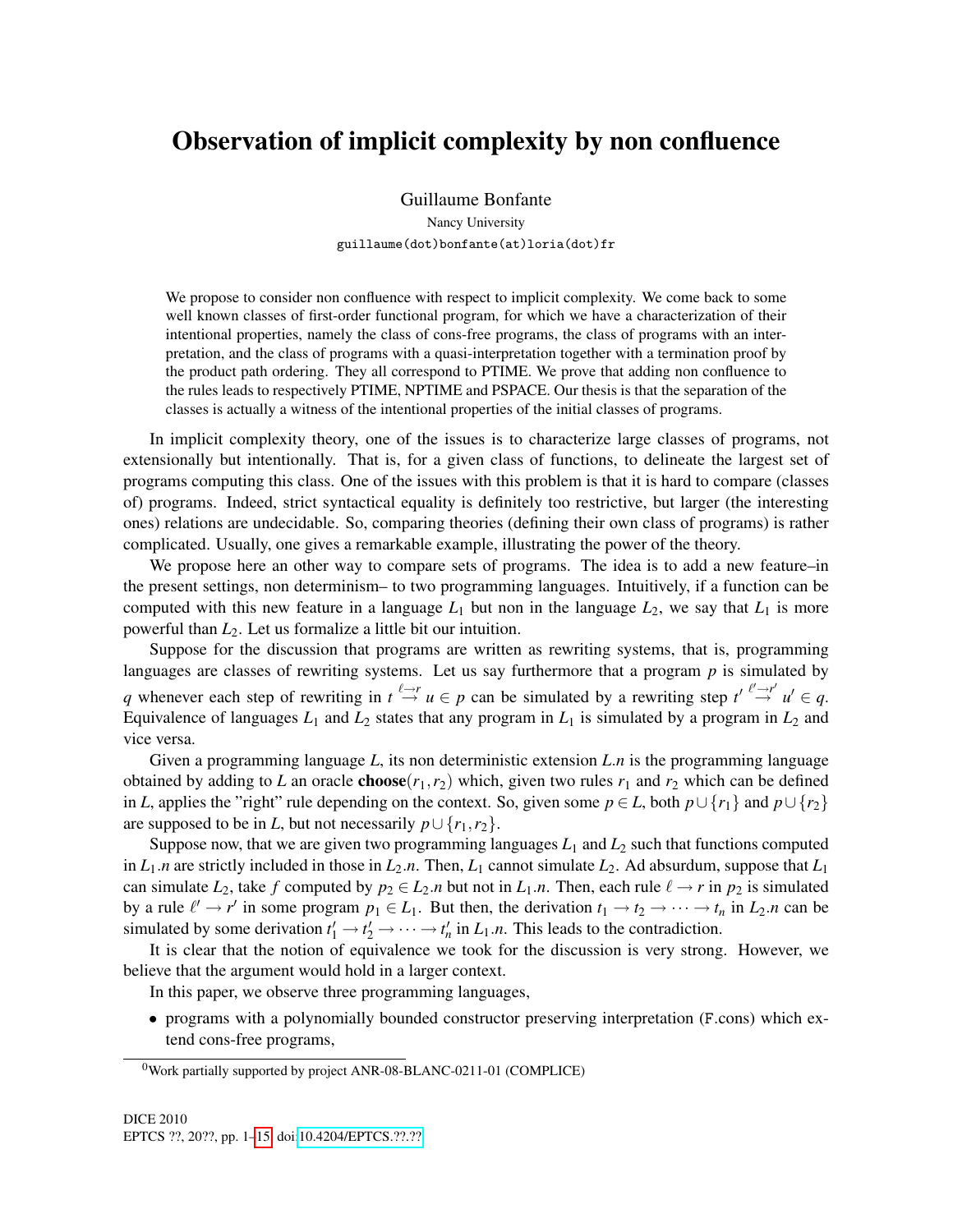- programs with (polynomial) strict interpretation (F.SI) and
- programs with a quasi-interpretation together with a proof of termination by PPO, written F.QI.PPO.

These three languages characterize PTIME. The first one is a new result, the two latter ones are respectively proved in [\[2\]](#page-15-1) and [\[3\]](#page-15-2).



Their non deterministic observation characterize PTIME, NPTIME and PSPACE. The second characterization has been proven in [\[2\]](#page-15-1).

| $F_{\rm}.cons.n$ | F.SI.n        |  | F.QI.PPO.n    |  |
|------------------|---------------|--|---------------|--|
|                  |               |  |               |  |
|                  |               |  |               |  |
| <b>PTIME</b>     | <b>NPTIME</b> |  | <b>PSPACE</b> |  |

The issue of confluence of Term Rewriting Systems has been largely studied, see for instance [\[19\]](#page-15-3). It benefits from some nice properties, for instance it is modular and algorithms are given to automatically compute the confluence up to termination.

It is clear that there is also an intrinsic motivation for a study of non confluent programs. It would not be reasonable to cover all the researches dealing with this issue. But, let us make three remarks. First, since non-confluence can give us some freedom to write programs, it is of interest to observe what new functions this extra feature allows us to compute. From our result about non-confluent programs in F.cons.*n*, one may extract a compilation procedure to compute them "deterministically". Second, Kristiansen and Mender in [\[15,](#page-15-4) [16\]](#page-15-5) have proposed a scale –a la Grzegorczyk, using non determinism, to characterize LINSPACE. Finally, one should keep in mind characterizations in the logical framework. Let us mention for instance the characterization of PSPACE given in [\[7\]](#page-15-6). It is an extension of a characterization of PTIME, and thus, we think that their construction is a good candidate for observation as presented above.

## 1 Preliminaries

We suppose that the reader has familiarity with first-order rewriting. We briefly recall the context of the theory, essentially to fix the notations. Dershowitz and Jouannaud's survey [\[6\]](#page-15-7) of rewriting is a good entry point for beginners.

Let X denote a (countable) set of *variables*. Given a *signature*  $\Sigma$ , the set of *terms* over  $\Sigma$  and X is denoted by  $T(\Sigma, \mathcal{X})$  and the set of *ground terms*, that is terms without variables, by  $T(\Sigma)$ .

The size  $|t|$  of a term *t* is defined as the number of symbols in *t*. For example the size of the term  $f(a,x)$  is 3.

A *context* is a term C with a particular variable  $\Diamond$ . If t is a term,  $C[t]$  denotes the term C where the variable  $\Diamond$  has been replaced by *t*.

#### 1.1 Syntax of programs

Let  $\mathscr C$  be a (finite) signature of *constructor* symbols and  $\mathscr F$  a (finite) signature of *function symbols*. Thus, we are given an algebra of constructor terms  $T(\mathscr{C}, \mathscr{X})$ . A rule is a pair  $(\ell, r)$ , next written  $\ell \to r$ , where: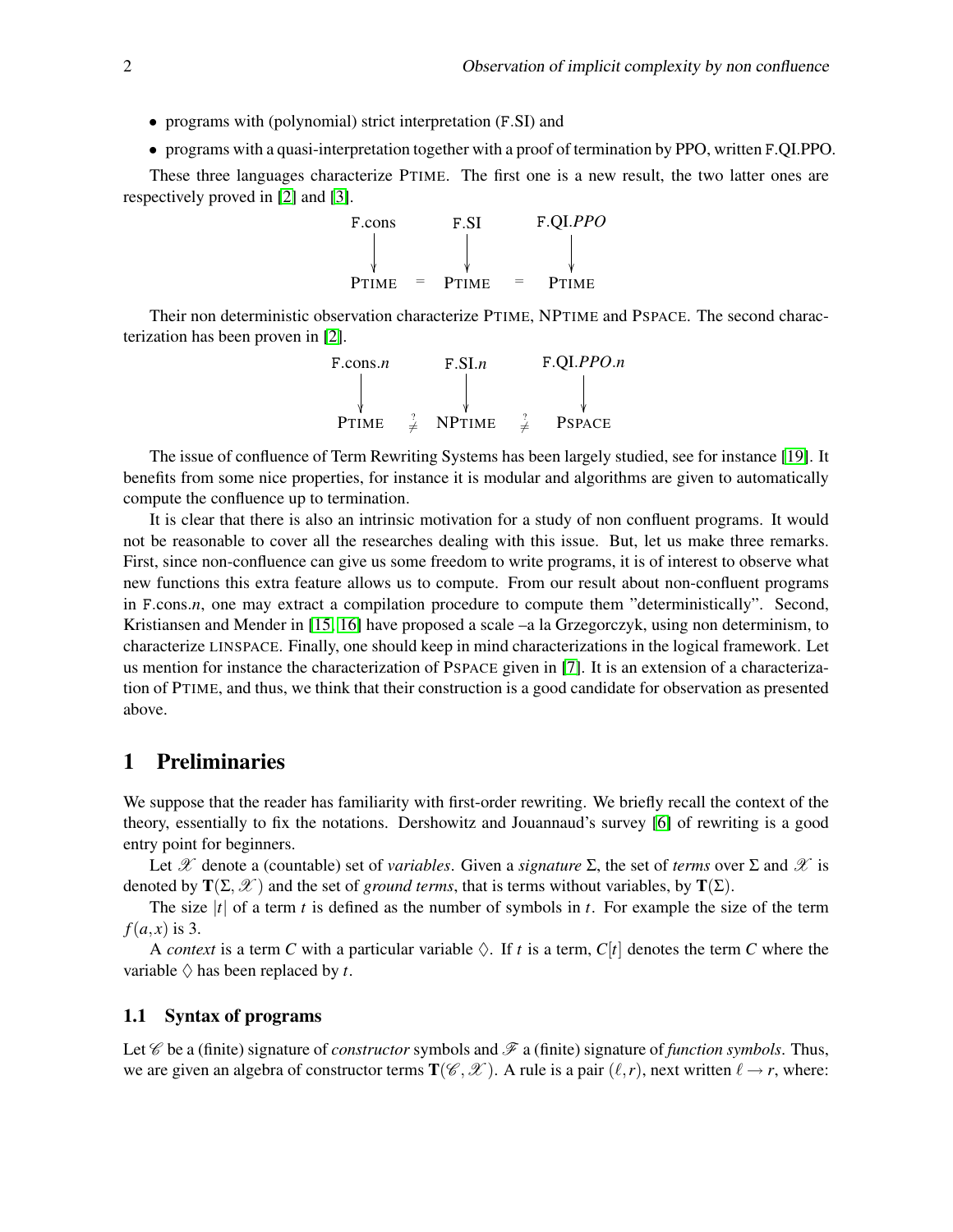- $\ell = \mathbf{f}(p_1, \dots, p_n)$  where  $\mathbf{f} \in \mathcal{F}$  and  $p_i \in \mathbf{T}(\mathcal{C}, \mathcal{X})$  for all  $i = 1, \dots, n$ ,
- and  $r \in \mathbf{T}(\mathscr{C} \cup \mathscr{F}, \mathscr{X})$  is a term such that any variable occuring in *r* also occurs in  $\ell$ .

**Definition 1.** A *program* is a quadruplet  $f = \langle \mathcal{X}, \mathcal{C}, \mathcal{F}, \mathcal{E} \rangle$  such that  $\mathcal{E}$  is a finite set of rules. We distinguish among  $\mathscr F$  a main function symbol whose name is given by the program name f. F denotes the set of programs.

The set of rules induces a rewriting relation  $\rightarrow$ . The relation  $\stackrel{+}{\rightarrow}$  is the transitive closure of  $\rightarrow$ , and  $\stackrel{*}{\rightarrow}$ is the reflexive and transitive closure of  $\rightarrow$ . Finally, we say that a term *t* is a *normal form* if there is no term *u* such that  $t \to u$ . Given two terms *t* and *u*,  $t \stackrel{!}{\to} u$  denotes the fact that  $t \stackrel{*}{\to} u$  and *u* is a normal form.

All along, when it is not explicitly mentioned, we suppose programs to be *confluent*, that is, the rewriting relation is confluent.

The domain of the computed functions is the constructor term algebra  $T(\mathscr{C})$ . The program  $f =$  $\langle \mathcal{X}, \mathcal{C}, \mathcal{F}, \mathcal{E} \rangle$  computes a partial function  $[\![\mathbf{f}]\!] : \mathbf{T}(\mathcal{C})^n \to \mathbf{T}(\mathcal{C})$  defined as follows. For every  $u_1, \dots, u_n \in$  $\mathbf{T}(\mathscr{C}), \llbracket \mathbf{f} \rrbracket(u_1,\cdots,u_n) = v \text{ iff } \mathbf{f}(u_1,\cdots,u_n) \xrightarrow{l} v \text{ and } v \text{ is a constructor term.}$ 

**Definition 2** (Call-tree). Suppose we are given a program  $\langle \mathcal{X}, \mathcal{C}, \mathcal{F}, \mathcal{E} \rangle$ . Let  $\sim$  be the relation

$$
(f,t_1,\ldots,t_n)\rightsquigarrow (g,u_1,\ldots,u_m)\Leftrightarrow f(t_1,\ldots,t_n)\rightarrow C[g(v_1,\ldots,v_m)]\rightarrow C[g(u_1,\ldots,u_m)]
$$

where f and g are function symbols, C is a context and  $t_1, \ldots, t_n, u_1, \ldots, u_m$  are constructor terms. Given a function symbol *f* and constructor terms  $t_1, \ldots, t_n$ , the relation  $\rightsquigarrow$  defines a tree whose root is  $(f, t_1, \ldots, t_n)$ and  $\eta'$  is a daughter of  $\eta$  iff  $\eta \leadsto \eta'$ . The relation  $\leadsto^+$  is the transitive closure of  $\leadsto$ .

#### 1.2 Interpretations of programs

Given a signature  $\Sigma$ , a  $\Sigma$ -algebra on a domain *A* is a mapping  $\llbracket - \rrbracket$  which associates to every *n*-ary symbol  $f \in \Sigma$  an *n*-ary function  $\langle f | f \rangle : A^n \to A$ . Such a  $\Sigma$ -algebra can be extended to terms by:

- $\langle x \rangle = 1_A$ , that is the identity on *A*, for  $x \in \mathcal{X}$ ,
- $|f(t_1,...,t_m)| = \text{comp}(|f|, |t_1|, ..., |t_m|)$  where comp is the composition of functions.

Given a term *t* with *n* variables,  $\langle t |$  is a function  $A^n \to A$ .

<span id="page-3-0"></span>**Definition 3.** Given an ordered set  $(A, <)$  and a program  $\langle \mathcal{X}, \mathcal{C}, \mathcal{F}, \mathcal{E} \rangle$ , let us consider a  $(\mathcal{C} \cup \mathcal{F})$ algebra  $\vert$ − $\vert$  on *A*. It is said to:

1. be strictly monotonic if for any symbol  $f$ , the function  $\|f\|$  is a strictly monotonic function, that is if  $x_i > x'_i$ , then

 $(f)(x_1,...,x_n) > (f)(x_1,...,x'_i,...,x_n),$ 

2. be weakly monotonic if for any symbol f, the function  $\|f\|$  is a weakly monotonic function, that is if  $x_i \geq x'_i$ , then

$$
(f)(x_1,\ldots,x_n)\geq (f)(x_1,\ldots,x'_i,\ldots,x_n),
$$

- 3. have the weak sub-term property if for any symbol *f*, the function  $|f|$  verifies  $|f|(x_1,\ldots,x_n) \geq x_i$ with  $i \in 1, \ldots, n$ ,
- 4. to be strictly compatible (with the rewriting relation) if for all rules  $\ell \rightarrow r$ ,  $\ell \ell \rightarrow r$ ,  $\ell \rightarrow r$ ,
- 5. to be weakly compatible if for all rules  $\ell \rightarrow r$ ,  $(\ell \geq r)$ ,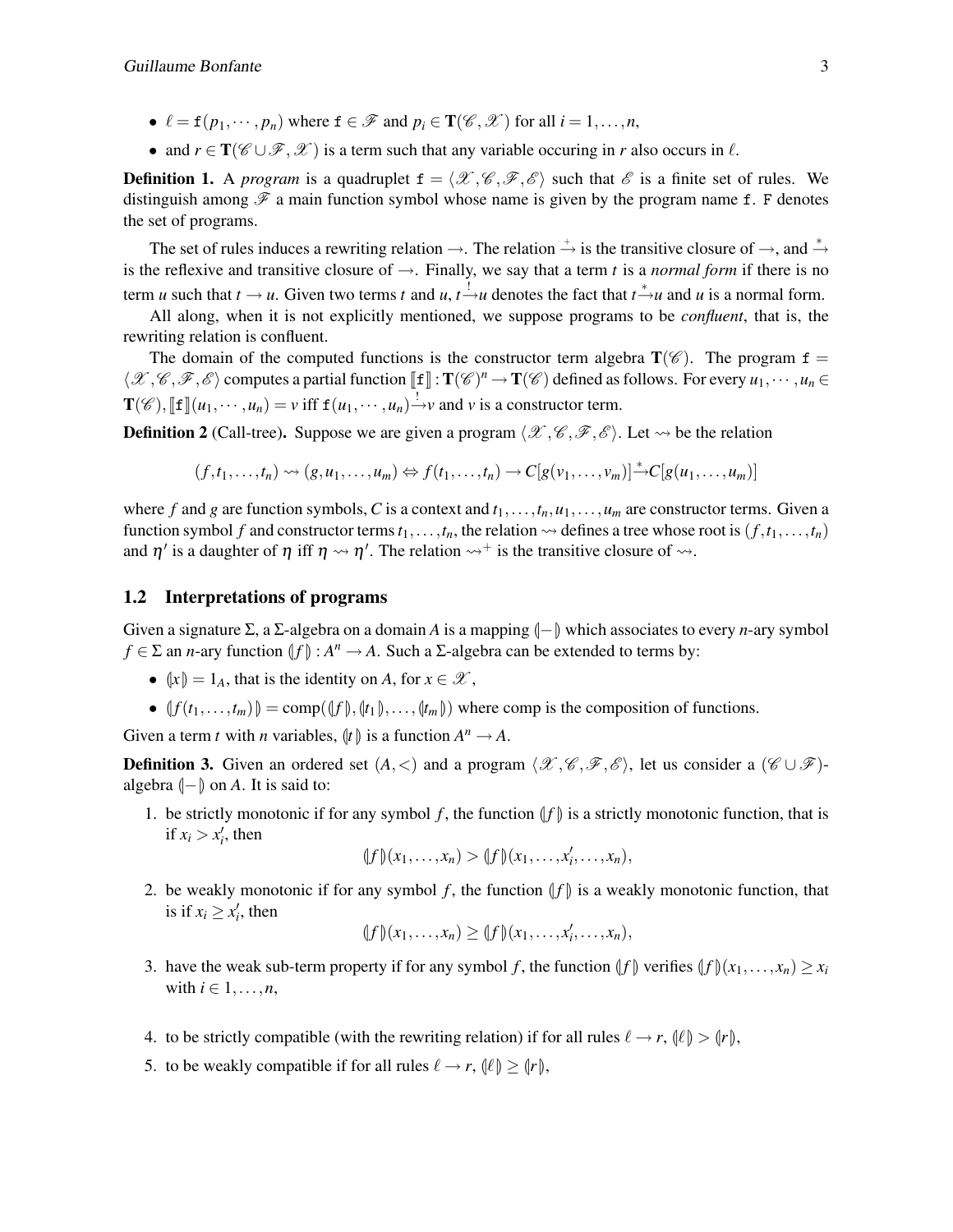**Definition 4.** Given an ordered set  $(A, \leq)$  and a program  $\langle \mathcal{X}, \mathcal{C}, \mathcal{F}, \mathcal{E} \rangle$ , a  $(\mathcal{C} \cup \mathcal{F})$ -algebra on *A* is said to be a strict interpretation whenever it verifies (1), (3), (4). It is a quasi-interpretation whenever it verifies  $(2)$ ,  $(3)$ ,  $(5)$ . It is a monotone interpretation whenever it verifies  $(2)$  and  $(5)$ .

Clearly, a strict interpretation is a quasi-interpretation which itself is a monotone interpretation.When we want to speak arbitrarily of one of those concepts, we use the generic word "interpretation". We also use this terminology to speak about the function  $|f|$  given a symbol  $f$ .

Finally, by default, *A* is chosen to be the set of real non negative numbers with its usual ordering. Moreover, we restrict the interpretations over the real numbers to be *Max-Poly functions*, that is functions obtained by finite compositions of the constant functions, maximum, addition and multiplication. Max-Poly denotes the set of these functions.

<span id="page-4-1"></span>**Example 1.** Equality on binary words in  $\{0,1\}^*$ , boolean operations, membership in a list (built on cons, nil) are computed as follows.

$$
\varepsilon = \varepsilon \rightarrow \mathbf{t} \mathbf{t}
$$
\n
$$
\mathbf{i}(x) = \mathbf{i}(y) \rightarrow x = y \text{ with } \mathbf{i} \in \{0, 1\}
$$
\n
$$
\mathbf{i}(x) = \mathbf{j}(y) \rightarrow \mathbf{f} \mathbf{f} \text{ with } \mathbf{i} \neq \mathbf{j} \in \{0, 1\}
$$
\n
$$
\text{or}(\mathbf{t} \mathbf{t}, y) \rightarrow \mathbf{t} \mathbf{t}
$$
\n
$$
\text{or}(\mathbf{f} \mathbf{f}, y) \rightarrow y
$$
\n
$$
\text{and}(\mathbf{t} \mathbf{t}, y) \rightarrow \mathbf{f} \mathbf{f}
$$
\n
$$
\mathbf{i} \mathbf{f} \mathbf{f} \mathbf{t} \text{ then } y \text{ else } z \rightarrow y
$$
\n
$$
\text{in}(\mathbf{a}, \mathbf{nil}) \rightarrow \mathbf{f} \mathbf{f}
$$
\n
$$
\text{in}(\mathbf{a}, \mathbf{con}(\mathbf{b}, l)) \rightarrow \mathbf{f} \mathbf{f}
$$
\n
$$
\text{in}(\mathbf{a}, \mathbf{con}(\mathbf{b}, l)) \rightarrow \mathbf{i} \mathbf{f} \mathbf{a} = b \text{ then } \mathbf{t} \text{ else } \text{in}(\mathbf{a}, l)
$$

Such a program has the strict interpretation<sup>[1](#page-4-0)</sup> given by:

$$
(\mathbf{E}) = (\mathbf{H}) = (\mathbf{f}\mathbf{f}) = (\mathbf{h}\mathbf{i}\mathbf{l}) = 1
$$
  
\n
$$
(\mathbf{i})(x) = x + 1 \text{ with } \mathbf{i} \in \{0, 1\}
$$
  
\n
$$
(\mathbf{cons})(x, y) = x + y + 1
$$
  
\n
$$
(\mathbf{l} =)(x, y) = (\mathbf{or})(x, y) = (\mathbf{and})(x, y) = x + y
$$
  
\n
$$
(\mathbf{i}\mathbf{f} \text{ then } \mathbf{else})(x, y, z) = x + y + z
$$
  
\n
$$
(\mathbf{in})(x, y) = (x + 2) \times y
$$

**Definition 5.** The interpretation of a symbol *f* is said to be additive if it has the shape  $\sum_i x_i + c$ . A program with an interpretation is said to be additive when its *constructors* are additive.

#### 1.3 Termination by Product Path Ordering

Let us recall that the Product Path Ordering is a particular form of the Recursive Path Orderings, a class of simplification orderings (and so well-founded). Pioneers of this subject include Plaisted [\[17\]](#page-15-8), Dershowitz [\[5\]](#page-15-9), Kamin and Lévy [\[12\]](#page-15-10).

<span id="page-4-0"></span><sup>&</sup>lt;sup>1</sup>To simplify the verification of inequalities, interpretations are taken in [1, $\infty$ [.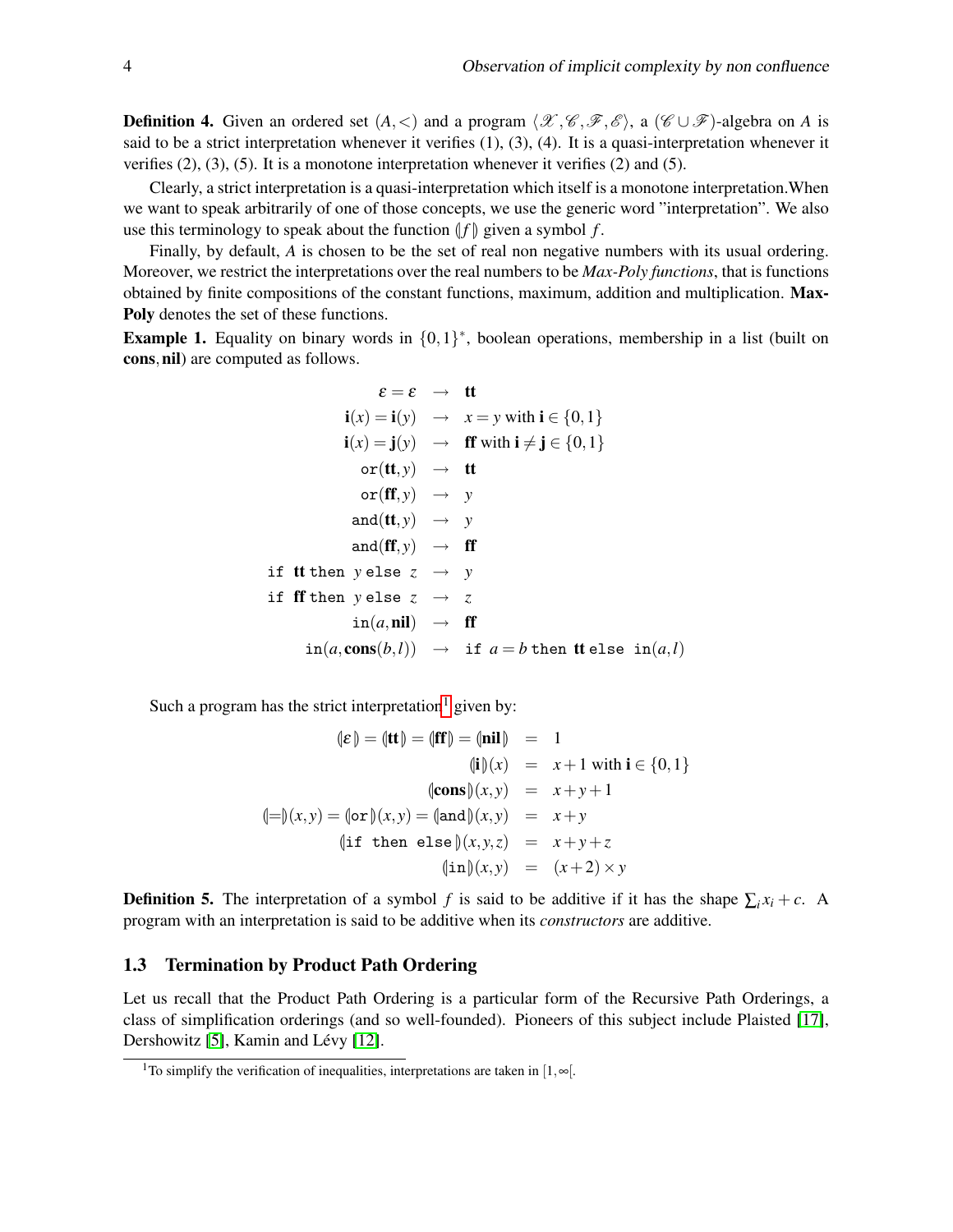$$
\frac{s = t_i \text{ or } s \prec_{ppo} t_i}{s \prec_{ppo} f(...,t_i,...)} \mathbf{f} \in \mathcal{F} \cup \mathcal{C}
$$
\n
$$
\frac{\forall i \ s_i \prec_{ppo} f(t_1,...,t_n)}{\mathbf{c}(s_1,...,s_m) \prec_{ppo} f(t_1,...,t_n)} \mathbf{f} \in \mathcal{F}, \mathbf{c} \in \mathcal{C}
$$
\n
$$
\frac{\forall i \ s_i \prec_{ppo} f(t_1,...,t_n)}{g(s_1,...,s_m) \prec_{ppo} f(t_1,...,t_n)} \mathbf{f}, \mathbf{g} \in \mathcal{F}
$$
\n
$$
\frac{(s_1,...,s_n) \prec_{ppo}^p (t_1,...,t_n)}{g(s_1,...,s_n) \prec_{ppo} f(t_1,...,t_n)} \mathbf{f}, \mathbf{g} \in \mathcal{F}
$$

<span id="page-5-0"></span>Figure 1: Definition of 
$$
\prec_{\textit{ppo}}
$$

Finally, let us mention that Krishnamoorthy and Narendran in [\[14\]](#page-15-11) have proved that deciding whether a program terminates by Recursive Path Orderings is a NP-complete problem.

Let  $\leq_{\Sigma}$  be a preorder on a signature  $\Sigma$ , called *quasi-precedence* or simply *precedence*. We write  $\prec_{\Sigma}$ for the induced strict precedence and  $\simeq_{\Sigma}$  for the induced equivalence relation on Σ. Usually, the context makes clear what  $\Sigma$  is, and thus, we drop the subscript  $\Sigma$ .

**Definition 6.** Given an ordering  $\preceq$  over terms  $T(\Sigma)$ , the product extension of  $\preceq$  over sequences, written  $\preceq^p$ , is defined as  $(s_1, \ldots, s_k) \prec^p (t_1, \ldots, t_k)$  iff

- for all  $i \leq k : s_i \leq t_i$  and,
- there is some  $j \leq k$  such that  $s_i \prec t_i$ .

where  $\prec$  is the strict part of  $\preceq$ .

**Definition 7.** Given a program  $\langle \mathcal{X}, \mathcal{C}, \mathcal{F}, \mathcal{E} \rangle$  and a precedence  $\preceq_{\mathcal{F}}$  over function symbols, the Product Path Ordering ≺<sub>*ppo*</sub> is defined as the least ordering verifying rules given in Figure [1.](#page-5-0)

#### 1.4 Characterizations in the confluent case

Theorem 1 (Bonfante, Cichon, Marion and Touzet [\[2\]](#page-15-1)). *Functions computed by programs with additive strict interpretation are exactly* PTIME *functions.*

It is Theorem 4 in [\[2\]](#page-15-1), first item.

Theorem 2 (Bonfante, Marion and Moyen [\[3\]](#page-15-2)). *Functions computed by programs with*

- *an additive quasi-interpretation and*
- *a termination proof by PPO*

*are exactly* PTIME *functions.*

The programs of this latter theorem are mentioned as  $RPO<sub>Pro</sub><sup>QI</sup>$ -programs in [\[3\]](#page-15-2), Theorem 48.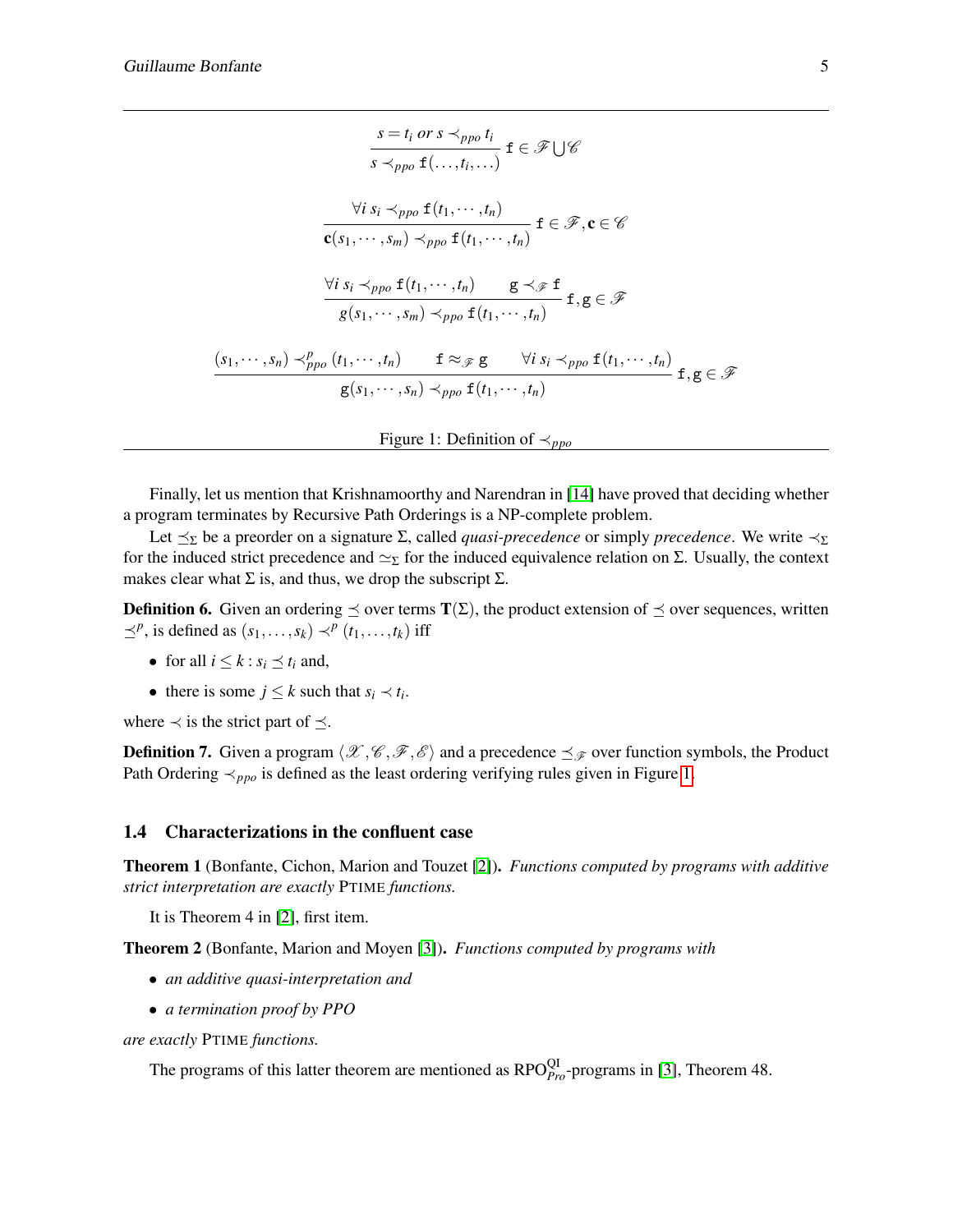### 2 Constructor preserving interpretations

It is well known that the interpretations above can be used to bound both the length of the computations and the size of terms during the computations (see for instance [\[9,](#page-15-12) [18\]](#page-15-13)). Here we show that interpretations also cope with syntactic constraints. More precisely, programs with polynomial constructor preserving interpretations generalize cons-free programs [\[11\]](#page-15-14).

Let us consider a signature  $\mathscr{C}$ , the signature of constructors in the sequel.  $S(\mathscr{C})$  denotes the set of *finite non-empty sets* of terms in  $T(\mathscr{C})$ . Let  $\triangleleft$  denotes the sub-term relation on terms. On  $S(\mathscr{C})$ , we define  $\leq^*$  as follows:  $m \leq^* m'$  iff  $\forall t \in m : \exists t' \in m' : t \leq t'$ . As an ordering on sets, for interpretations, we will use the inclusion relation. One may observe that  $m \subseteq m' \Longrightarrow m \leq^* m'$ .

<span id="page-6-1"></span>**Definition 8.** Let us consider a monotone interpretation  $\langle -\rangle$  of a program  $\langle \mathcal{X}, \mathcal{C}, \mathcal{F}, \mathcal{E} \rangle$  over  $(S(\mathcal{C}), \subseteq)$ . We say that it preserves constructors if

- 1. for any constructor symbol  $\mathbf{c} \in \mathcal{C}$ ,  $\langle \mathbf{c} \rangle (m_1, \ldots, m_k) = \{ \mathbf{c}(t_1, \ldots, t_k) \mid t_i \in m_i, i = 1, \ldots, k \}.$
- 2. given a rule  $f(p_1, \dots, p_n) \to r$  and a ground substitution  $\sigma$ , for all  $u \leq r$ ,

 $\left(\sigma(u)\right) \leq^* \left(\sigma(f(p_1, \dots, p_n))\right) \cup_{i=1}^n \left(\sigma(p_i)\right).$ 

By extension, we say that a program is constructor preserving if it admits a constructor preserving monotone interpretation.

The fact that a program preserves constructors fixes the definition of the interpretation over constructors. Moreover, (1) below gives a simple characterization of the interpretations of constructor terms.

<span id="page-6-0"></span>**Proposition 1.** *For any constructor preserving interpretation*  $\langle$ - $\rangle$ *, the following holds:* 

- *1. for any ground constructor term t,*  $\{t\} = \{t\}$ *,*
- *2. given a ground substitution*  $\sigma$ *, for any constructor terms*  $u \leq v$ ,  $\|\sigma(u)\| \leq^* \|\sigma(v)\|$ *.*

*Proof.* (1) is proved by induction on the structure of terms. (2) is by induction on the structure of *v*. Suppose *v* is a variable, if  $u \leq v$ , then  $u = v$  and the property holds trivially. Suppose  $v = c(v_1, \ldots, v_k)$ . The case  $u = v$  is as above. Otherwise,  $u \leq v_j$  for some  $j \leq k$ . In that case, for all  $t \in (\sigma(u))$ , by induction, there is a  $w_j \in (\sigma(v_j))$  such that  $t \leq w_j$ . Let us choose some  $w_i \in (\sigma(v_i))$  for all  $i \neq j$ . Then,  $t \leq \mathbf{c}(w_1,\ldots,w_k) \in [\mathbf{\sigma}(\mathbf{c}(v_1,\ldots,v_k)))]$ .  $\Box$ 

<span id="page-6-2"></span>**Proposition 2.** Given a program  $\langle \mathcal{X}, \mathcal{C}, \mathcal{F}, \mathcal{E} \rangle$  and a constructor preserving monotone interpreta*tion*  $\langle -\rangle$ *, for all constructor terms*  $t_1, \ldots, t_n$  *and all symbols f of arity n, if*  $\llbracket f \rrbracket (t_1, \ldots, t_n) = t$ , then  $t \in \{f(t_1, \ldots, t_n)\}.$ 

*Proof.* For a monotone interpretation, if  $u \to v$ , then  $\psi$   $\subseteq$   $\psi$ . Suppose that  $f(t_1,\ldots,t_n) \stackrel{!}{\to} t$  with *t* a constructor term, then,  $\langle f \rangle \subseteq \langle f(t_1,...,t_n) \rangle$ . But, due to Proposition [1-](#page-6-0)(1),  $\langle f \rangle = \{t\}$ . The conclusion follows.  $\Box$ 

**Definition 9.** In the present context, an interpretation is said to be polynomially bounded if for any symbol f, for any sets  $m_1, \ldots, m_n$ , the set  $\left(f\right)\left(m_1, \ldots, m_n\right)$  has a size polynomially bounded w.r.t. to the size of the  $m_i$ 's. The size of a set *m* is defined to be  $|m| = \sum_{t \in m} |t|$ .

Proposition 3. *Given a constructor preserving program, then, for all constructors* c*, the size of the set*  $\langle \mathbf{c} \rangle (m_1, \ldots, m_n)$  *is polynomially bounded w.r.t. the size of the m<sub><i>i*</sub>'s.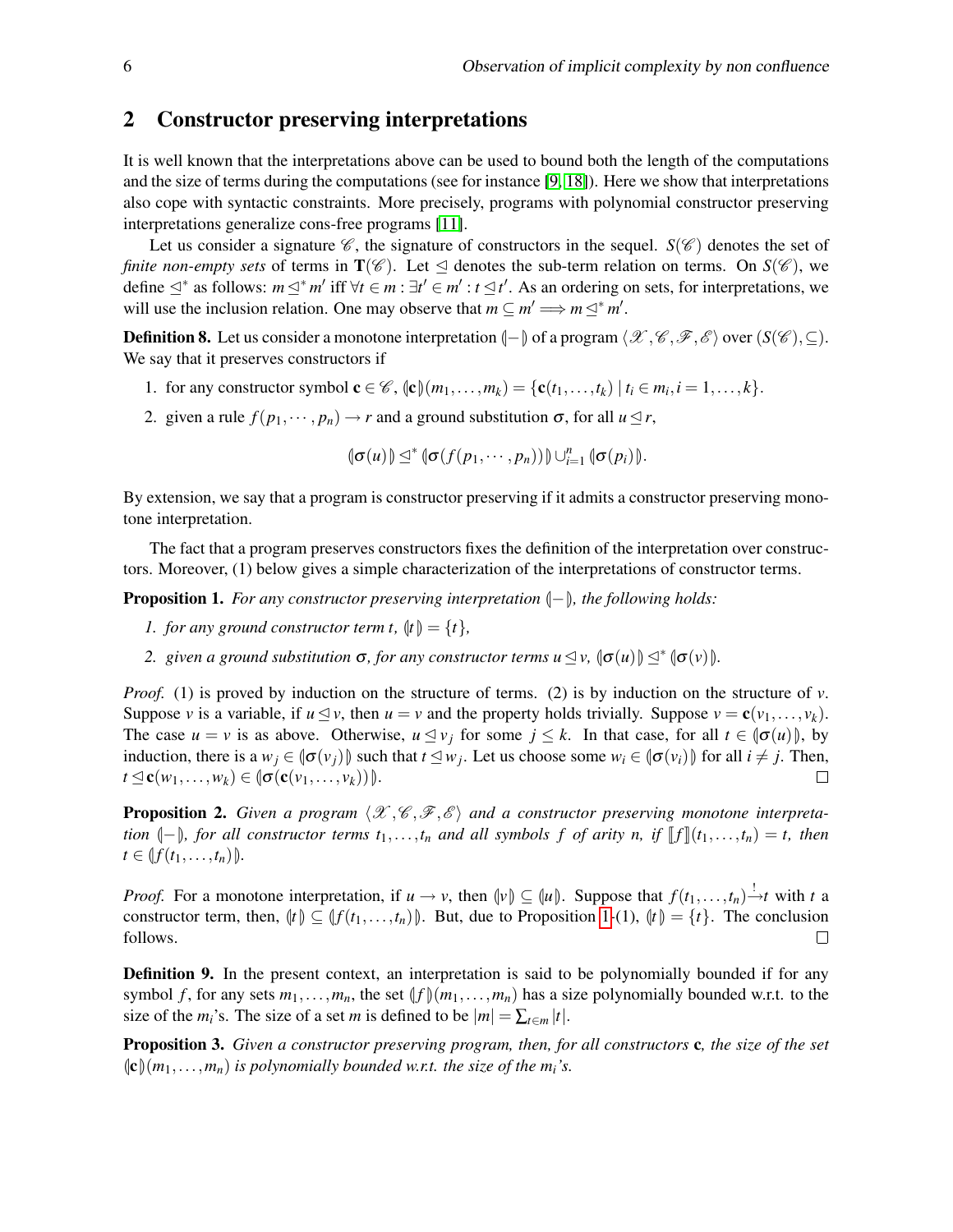*Proof.* Let us write  $M = \sum_{i=1}^{n} |m_i|$ . Then,

$$
|(\mathbf{c})(m_1,\ldots,m_n)| \leq \sum_{\substack{i \leq n, t_i \in m_i \\ i \leq n, t_i \in m_i}} |\mathbf{c}(t_1,\ldots,t_n)|
$$
  
\$\leq \sum\_{\substack{i \leq n, t\_i \in m\_i \\ \leq M^n \times (n \times M + 1)}} n \times M + 1\$ since \$|t\_i| \leq |m\_i| \leq M\$  
by a rough enumeration of the indices of the sum.

 $\Box$ 

Example 2. Let us come back to Example [1,](#page-4-1) it has a polynomially bounded constructor preserving monotone interpretation. Apart from the generic interpretation on constructors, we define:

$$
\langle = \rangle(m, m') = (\text{in}) (m, m') = \{ \text{tt}, \text{ff} \}
$$
  
\n
$$
(\text{and}) (m, m') = (\text{or}) (m, m') = m' \cup \{ \text{tt}, \text{ff} \}
$$
  
\n
$$
(\text{if then else}) (m_b, m_y, m_z) = m_y \cup m_z
$$

It is clear that this interpretation is polynomially bounded.

Actually, the notion of constructor preserving programs generalizes the notion of constructor-free programs as introduced by Jones (see for instance [\[11\]](#page-15-14)). He has shown how constructor-free programs characterize PTIME and LOGSPACE. We recall that a program is constructor-free whenever, for any rule  $f(p_1, \dots, p_n) \to r$ , for any subterm  $t \leq r$ ,

- if *t* is a constructor term, then  $t \leq f(p_1, \dots, p_n)$ ,
- otherwise, the root of *t* is not a constructor symbol.

<span id="page-7-1"></span>**Proposition 4.** Any constructor-free *program*  $\langle \mathcal{X}, \mathcal{C}, \mathcal{F}, \mathcal{E} \rangle$  *has a polynomially bounded constructor preserving monotone interpretation*  $\langle -\rangle$ *.* 

*Proof.* We use the generic definition for constructor symbols. For functions, let

 $\{f\}(m_1, \ldots, m_n) = \{u \mid \exists i \leq n, t \in m_i : u \leq t\}.$ 

We have to prove a) that it is a monotone interpretation over  $S(\mathscr{C})$ , b) that it preserves constructors and c) that it is polynomially bounded.

**Proof of c).** Due to Proposition [1,](#page-6-0) it is sufficient to verify the size condition on function symbols. Given some sets  $m_1, \ldots, m_n$ , we define  $m = \{u \mid \exists i \leq n, t \in m_i : u \leq t\}$  and  $K = \bigcup_{i=1}^n m_i\big$ . From the definition of the size of a set, for all  $j \le n$ ,  $|m_j| \le K \le \sum_{i=1}^n |m_i|$ . Let  $S_{m_1,...,m_n} = \{t \mid \exists i \le n : t \in m_i\}$ . Then,

<span id="page-7-0"></span>
$$
\#S_{m_1,...,m_n} \le \sum_{i=1}^n \#m_i \le n \times K \tag{1}
$$

where  $\#m$  denotes the cardinality of a set *m* (recall that for any set  $m : \#m \le |m|!$ ). For each term *t*, let  $D_t = \{u \mid u \le t\}$ . Since  $m = \bigcup_{t \in S_{m_1,\dots,m_n}} D_t$ ,  $|m| \le \sum_{t \in S_{m_1,\dots,m_n}} |D_t|$ . It is clear that for all t,  $#D_t = |t|$ . Moreover, each  $u \le t$  has a size smaller than *t*. Consequently,  $|D_t| \le |t|^2$ . Since for all terms  $t \in S_{m_1,...,m_n}$ ,  $|t| \leq K$ , we have  $|m| \leq \sum_{t \in S_{m_1,\dots,m_n}} K^2$ . Combining this latter equation with Equation [1,](#page-7-0) we can state that  $|m| \le n \times K^3 \le n \times (\sum_{i=1}^n |m_i|)^3$ .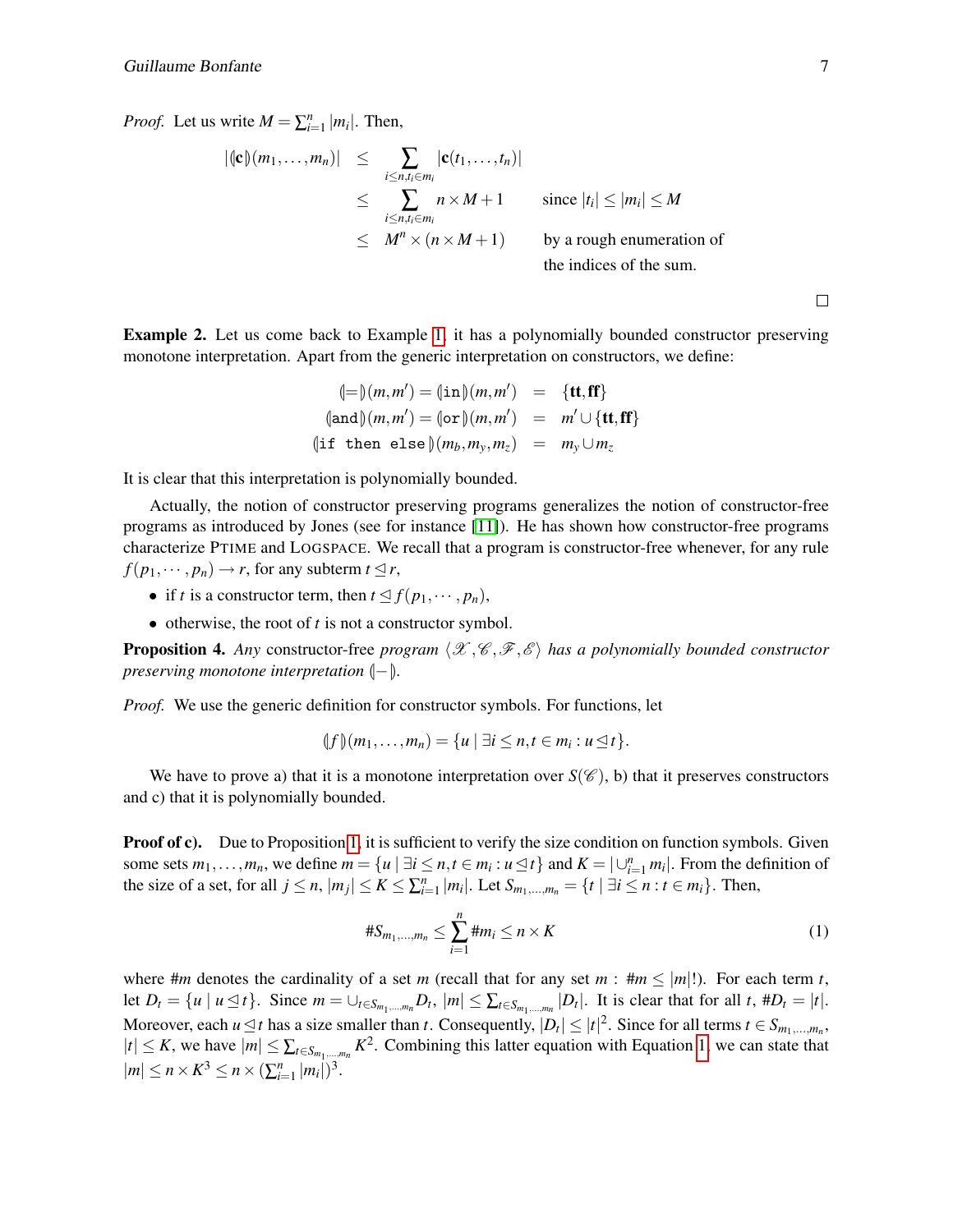**Proof of b).** Let us come back to the Definition [8.](#page-6-1) The first item comes from our generic choice for the interpretations of constructor symbols. Concerning the second item, let us consider a rule  $f(p_1,\dots,p_n) \to r$ , a ground substitution  $\sigma$  and a subterm  $u \leq r$ . We prove actually a stronger fact than condition 2, namely:  $\left(\sigma(u)\right) \subseteq \left(\sigma(f(p_1,\dots,p_n))\right)$ . By induction on *u*.

If *u* is a variable or more generally a constructor term, since the program is constructor-free,  $u \leq p_j$ for some *j*. Take  $t \in [\sigma(u)]$ . Due to Proposition [1-](#page-6-0)(2), there is  $t' \in [\sigma(p_j)]$  such that  $t \leq t'$ . Then, recalling the definition of  $\langle f \rangle$ , *t* belongs to  $\langle f \rangle$   $(\langle \sigma(p_1) \rangle, \ldots, \langle \sigma(p_n) \rangle) = \langle \sigma(f(p_1, \cdots, p_n)) \rangle$ .

Otherwise,  $u = g(v_1, \ldots, v_k)$  and, since the program is constructor-free, *g* is a function symbol. Take  $t \in \left(\sigma(u)\right) = \left(\frac{g}{\sigma(v_1)}\right), \ldots, \left(\sigma(v_k)\right).$  Recall that *g* is a function symbol. Then, by definition of  $\left(\frac{g}{g}\right),$ there is a  $j \leq k$  and a term  $t' \in (\sigma(v_j))$  such that  $t \leq t'$ . By induction,  $t' \in (\sigma(f(p_1, \dots, p_n)))$ . But then, by definition of  $(f)$ ,  $t \in \{f(p_1, \dots, p_n)\}\.$ 

**Proof of a),** Item (2) of Definition [3](#page-3-0) is a direct consequence of the definition of the interpretation. Let us justify now (5). As seen above, for all rules  $f(p_1, \dots, p_n) \to r$ , ground substitutions  $\sigma$  and subterms  $u \leq r$ ,  $\left(\sigma(u)\right) \subseteq \left(\sigma(f(p_1, \dots, p_n))\right)$ . In particular, the result holds for *r*.  $\Box$ 

Do those kind of interpretations really go beyond constructor-freeness? Here is an example of a program which is not constructor-free, but with a constructor preserving interpretation.

Example 3. Using the tally numbers 0,s, and lists, the function f builds the list of the first *n*−1 integers given the argument *n*.

$$
\begin{array}{rcl} f(0) & = & \textbf{nil} \\ f(s(n)) & = & \textbf{cons}(n, f(n)) \end{array}
$$

Such a program has a constructor preserving interpretation. Let

$$
(f)(m) = {\text{cons}(n_1, \text{cons}(n_2, \cdots(\text{cons}(n_k, \text{nil}))\cdots)) | \atop \exists n_1, \ldots, n_k \in m : \forall j \le k-1 : n_j = \textbf{s}(n_{j+1}) }
$$

$$
\cup \{\text{nil}\}.
$$

It is clear that this program is not constructor-free. But, there is a stronger difference: the function computed by this program cannot be computed by *any* constructor-free program. Indeed, recall that the output of functions computed by constructor-free programs are subterms of the inputs. Since this is not the case of f, the conclusion follows.

Let us make one last observation about the example. Actually, the interpretation is polynomially bounded. Indeed, a list of the shape

$$
\mathbf{cons}(n_1, \mathbf{cons}(n_2, \cdots(\mathbf{cons}(n_k, \mathbf{nil}))\cdots))
$$

is fixed by the choice of  $n_1$  and k. Since  $k \leq |n_1| \leq |m|$ , there are at most  $|m|^2$  such lists, each of which has a polynomial size.

<span id="page-8-0"></span>Theorem 3. *Predicates computed by programs with a polynomially bounded constructor preserving interpretation are exactly* PTIME *predicates.*

*Proof.* From Jones's result and Proposition [4,](#page-7-1) it is clear that PTIME predicates can be computed by constructor preserving programs.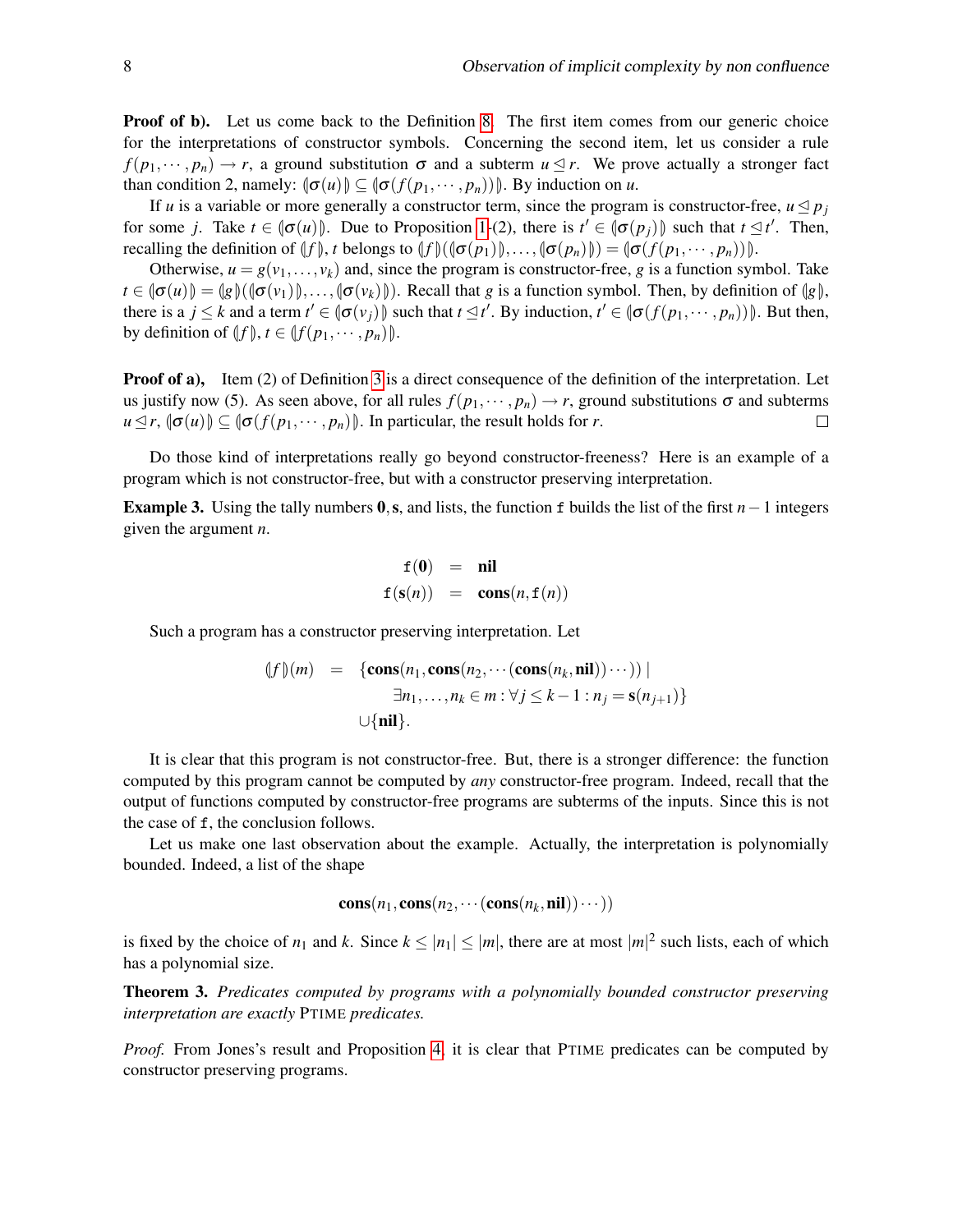In the other direction, suppose we want to evaluate  $f(t_1,...,t_n)$  where  $t_1,...,t_n$  are some construc-tor terms. First, due to Propostion [2,](#page-6-2) one observes that the set of constructor terms  $(f(t_1,...,t_n))$  $\langle f \rangle(\langle t_1 \rangle, \ldots, \langle t_n \rangle)$  contains the normal form of  $f(t_1, \ldots, t_n)$ . Moreover, this set has a polynomial size w.r.t. the size of  $(\ell_i)$ 's. Due to Proposition [1,](#page-6-0)  $(\ell_i) = \{t_i\}$  and consequently  $|\langle t_i \rangle| = |t_i|$ . That is  $\langle f(t_1, \ldots, t_n) \rangle$ has a polynomial size w.r.t. the size of inputs.

As this is done by Jones, we use a call-by-value semantics with cache, that is:

- we restrict substitutions to ground constructor substitutions,
- each time a term  $g(u_1,...,u_m)$  is evaluated, it is put in a map  $(g, u_1,...,u_m) \mapsto [g](u_1,...,u_m)$ . This map is called the cache.

The key point to prove that computations can be done in polynomial time is to show that the cache has a polynomial size w.r.t. the size of the inputs. We begin to establish that for all constructor term  $u_i$  such that  $f(t_1,...,t_n) \to C[g(u_1,...,u_m)]$ :

- there is a term  $t \in \{f(t_1, \ldots, t_n) \} \cup \{t_1, \ldots, t_n\}$  such that  $u_i \leq t$ ,
- $\{g(u_1,...,u_m)\}\leq^* \{f(t_1,...,t_n)\}\cup \{t_1,...,t_n\}.$

One will have noticed that  $\{t_1,\ldots,t_n\} = \bigcup_{i=1}^n \{t_i\}$ , so that  $\{f(t_1,\ldots,t_n)\} \cup \{t_1,\ldots,t_n\} = \{f(t_1,\ldots,t_n)\} \cup \{t_1,\ldots,t_n\}$  $\langle t_i \rangle$ . Second remark, terms like  $f(t_1,...,t_n)$ ,  $g(u_1,...,u_m)$  as above correspond to nodes in the call tree with  $(f, t_1, \ldots, t_n) \rightsquigarrow^+ (g, u_1, \ldots, u_m)$ . So, we work by induction on  $\rightsquigarrow^+$ .

**Base case.** Suppose that  $(f, t_1, \ldots, t_n) \rightsquigarrow (g, u_1, \ldots, u_m)$ . In other words, there is a context *C* such that:

$$
f(t_1,\ldots,t_n)\to C[g(v_1,\ldots,v_m)]\overset{*}{\to}C[g(u_1,\ldots,u_m)].
$$

By Lemma [1](#page-10-0) below,  $u_i \leq t$  for some term  $t \in \left(\int f(t_1,\ldots,t_n)\right) \cup \{t_1,\ldots,t_n\}$  as required.

For the second item, notice that  $g(v_1,...,v_m) \leq C[g(v_1,...,v_m)]$ . Then,

$$
\begin{array}{ll}\n\left(g(u_1,\ldots u_m)\right) & \subseteq \left(g(v_1,\ldots,v_m)\right) & \text{since } g(v_1,\ldots,v_m) \stackrel{*}{\rightarrow} g(u_1,\ldots,u_m) \\
\leq^* \left(f(t_1,\ldots,t_n)\right) \cup \{t_1,\ldots,t_n\} & \text{by Definition 8, second item}\n\end{array}
$$

**Induction step.** Otherwise,  $(f, t_1, \ldots, t_n) \rightarrow^{+} (g, u_1, \ldots, u_m) \rightarrow^{+} (h, w_1, \ldots, w_k)$ . By induction, we have  $\{g(u_1,...,u_m)\}\subseteq^* \{f(t_1,...,t_n)\}\cup \{t_1,...,t_n\}$  and for all  $i\leq m$ ,  $\{u_i\}=\{u_i\}\subseteq^* \{f(t_1,...,t_n)\}\cup \{t_1,...,t_n\}$ . Consequently,

<span id="page-9-0"></span>
$$
(\lg(u_1,\ldots,u_m))\cup_{i=1}^m(\mu_i)\leq^*(\ f(t_1,\ldots,t_n))\cup\{t_1,\ldots,t_n\}.
$$
 (2)

By Lemma [1,](#page-10-0) for all  $w_i$ , there is a term  $v \in (g(u_1, \ldots, u_m)) \cup_{i=1}^m (u_i)$ . By Equation [2,](#page-9-0) there is a term *t* ∈  $\{f(t_1, \ldots, t_n)\} \cup \{t_1, \ldots, t_n\}$  such that  $w_i \leq t$ .

For the second item,

$$
h(w_1,...,w_k) \leq^* (g(u_1,...,u_m)) \cup_{i=1}^m (u_i) \leq^* (f(t_1,...,t_n)) \cup \{t_1,...,t_n\}.
$$

where the first relation is due to Definition [8-](#page-6-1)(2).

After this preliminary work, we are ready to bound the size of the cache. As a consequence of what precedes, the arguments of all the calls  $g(u_1,...,u_m)$  in the call tree are contained in the set

$$
S = \{u \mid \exists t \in \langle f(t_1,\ldots,t_n) \rangle \cup \{t_1,\ldots,t_n\} : u \leq t\}.
$$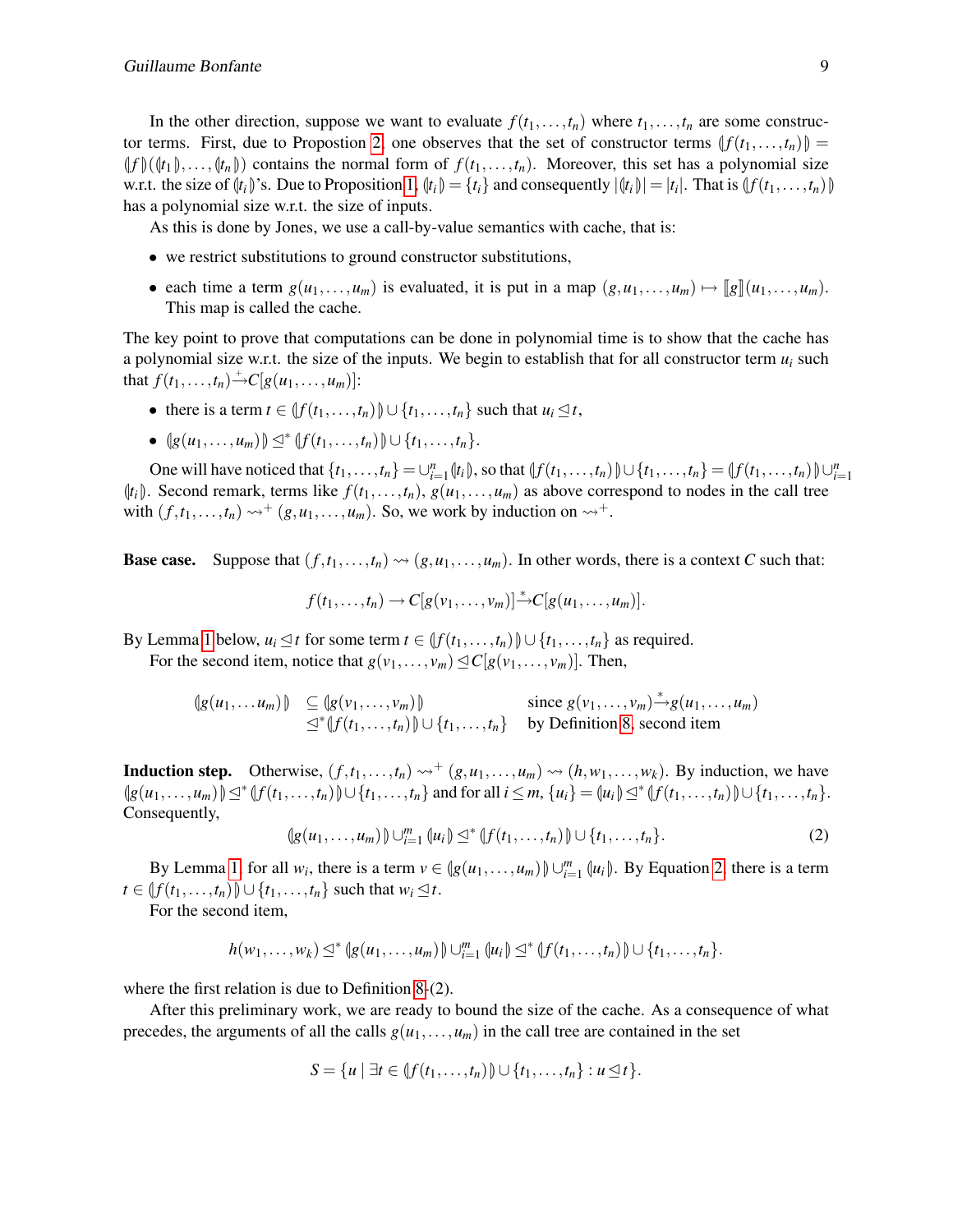Since  $\{f(t_1,\ldots,t_n)\}\cup\{t_1,\ldots,t_n\}$  has a polynomial size, *S* itself has cardinality bounded by a polynomial, say  $P(|t_1|, \ldots, |t_n|)$ . As a consequence, since the  $u_i$ 's are in *S*, the cache has at most  $|\mathscr{F}| \times P(|t_1|, \ldots, |t_n|)^D$ entries, where  $D$  is a bound on the arity of symbols. Since each elements  $u_i$  and each normal form of *g*(*u*<sub>1</sub>,...,*u*<sub>*m*</sub>) are subterms of  $\{f(t_1,...,t_n)\} ∪ \{t_1,...,t_n\}$ , they have a polynomial size. Then, the cache itself has a polynomial size.  $\Box$ 

<span id="page-10-0"></span>**Lemma 1.** Let  $\langle \mathcal{X}, \mathcal{C}, \mathcal{F}, \mathcal{E} \rangle$  be a program with a polynomially bounded constructor preserving inter*pretation*  $\langle -\rangle$ *. Suppose given a rewriting step*  $f(t_1,...,t_n) \to w$  *with*  $t_1,...,t_n$  *some constructor terms and*  $v$  ⊴ *w. If*  $v$   $\frac{1}{v}$ *u with u a constructor term, then there is a term*  $t \in (f(t_1,...,t_n)) \cup_{i=1}^n (t_i)$  *such that*  $u \triangleleft t$ .

*Proof.* Let  $f(p_1, \dots, p_n) \to r$  and  $\sigma$  be such that  $f(t_1, \dots, t_n) = \sigma(f(p_1, \dots, p_n)) \to \sigma(r) = w$ . There are two cases: if  $v \le \sigma(x)$  for some variable  $x \in p_j$ . Since the  $t_i$  are constructor terms, *v* is necessarily a constructor term, and consequently a normal form. So,  $v = u$ . As a matter of fact,  $v \le \sigma(p_j) = t_j$ . We conclude taking  $t = t_i$ .

Otherwise,  $v = \sigma(v')$  for some  $v' \leq r$ . Since  $v \to u$ , we have  $\langle u \rangle \subseteq \langle v \rangle$ . By Proposition [1-](#page-6-0)(1),  $u \in \langle v \rangle$ . Due to Definition [8,](#page-6-1) second item, there is  $t \in (f(t_1,...,t_n)) \cup_{i=1}^n (t_i)$  such that  $u \leq t$ .  $\Box$ 

## 3 Observation by non confluence

#### 3.1 Semantics

We first have to define what we mean when we say that a function is computed by a non-confluent rewriting system. Computations lead to several normal forms, depending on the reductions applied. At first sight, we shall regard a non-confluent rewrite system as a non-deterministic algorithm.

In this section, given a program, we do not suppose its underlying rewriting system to be confluent. By extension, we say that such programs are not confluent (even if they may be so).

**Example 4.** A 3-SAT formula is given by a set of clauses, written  $\vee$ ( $x_1, x_2, x_3$ ) where the  $x_i$  have either the shape  $\neg(n_i)$  or  $e(n_i)$ .<sup>[2](#page-10-1)</sup> The  $n_i$ 's which are the identifiers of the variables are written in binary, with unary constructors  $0,1$  and the constant  $\varepsilon$ . To simplify the program, we suppose all identifiers to have the same length. tt,ff represent the boolean values *true* and *false*. ∨ serves for the disjunction. Since we focus on 3-SAT formulae, we take it to be a ternary function. For instance the formula  $(x_1 \vee x_2 \vee \overline{x_3}) \wedge (x_1 \vee \overline{x_2} \vee \overline{x_1})$ is represented as:

> cons( $\vee$ (e(0(1(ε))),e(1(0(ε))), $\neg$ (1(1(ε)))), cons( $\vee$ (e(0(1(ε))),¬(1(0(ε))),¬(0(1(ε)))),nil)).

Recalling rules given in Example [1,](#page-4-1) the following program computes the satisfiability of a formula. Let us suppose that  $\ell$  denotes the list of variables with the valuation "true", we have:

 $ver(nil, l) \rightarrow tt$  $\text{ver}(\textbf{cons}(\vee(x_1,x_2,x_3),\psi),\ell) \rightarrow \text{and}(\text{or}(\text{eval}(x_1,\ell),\text{eval}(x_2,\ell)),\text{eval}(x_3,\ell)),\text{ver}(\psi,\ell))$  $eval(\neg(n), \ell) \rightarrow \text{if } \text{in}(n, \ell) \text{ then } \text{ff} \text{ else } \text{tt}$  $eval(e(n), \ell) \rightarrow if \; in(n, \ell) \text{ then }$  it else ff

<span id="page-10-1"></span> $2$  e corresponds to a positive occurrence of a variable. It is introduced for a question of uniformity.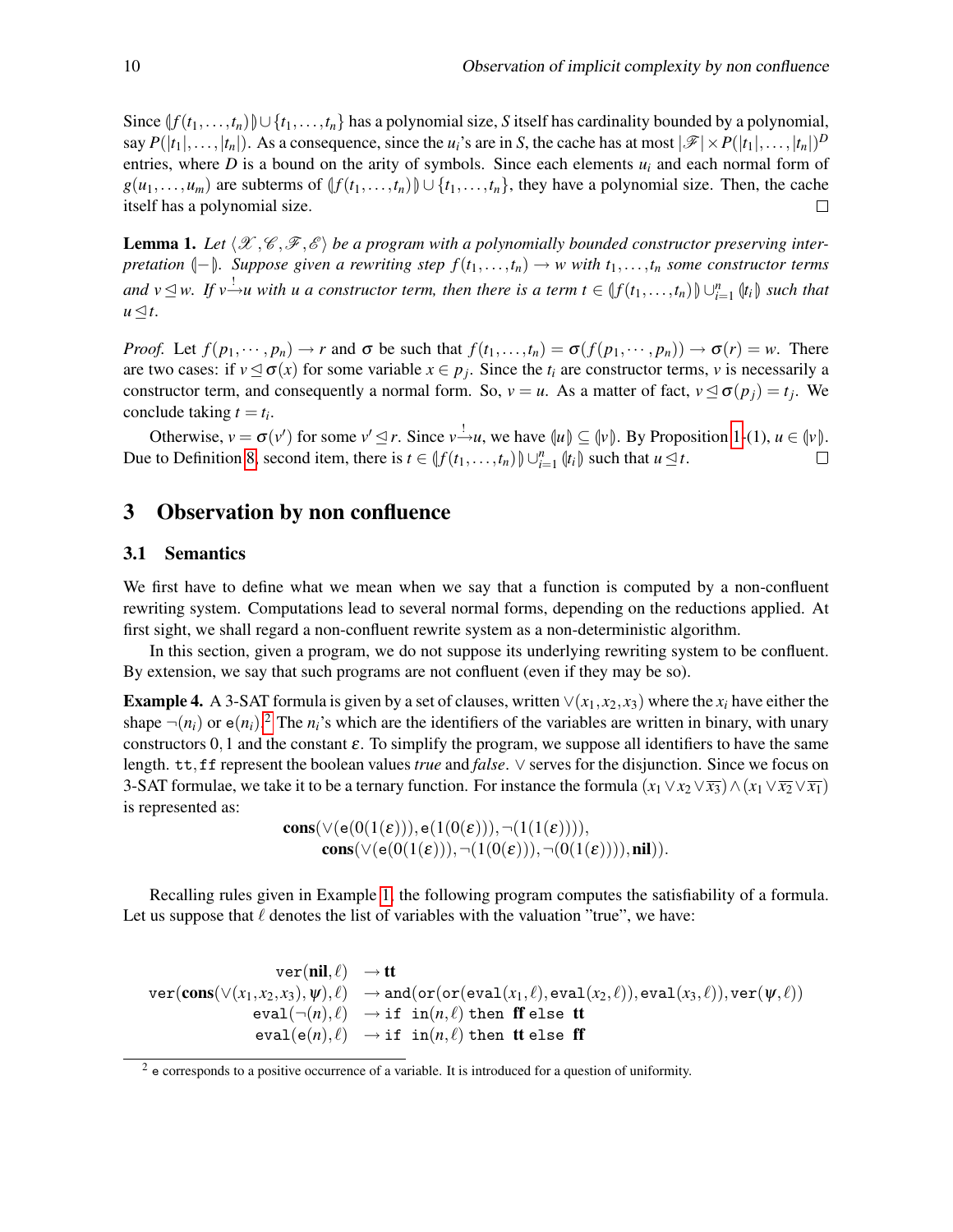It is sufficient to compute the set of "true" variable. This is done by the rules:

$$
\begin{array}{rcl}\n\text{hyp}(\textbf{cons}(\vee(\textbf{a}(x_1),\textbf{b}(x_2),\textbf{c}(x_3)),\ell)) & = & \textbf{nil} \\
\text{hyp}(\textbf{cons}(\vee(\textbf{a}(x_1),\textbf{b}(x_2),\textbf{c}(x_3)),\ell)) & \to & \text{hyp}(\ell) \\
\text{hyp}(\textbf{cons}(\vee(\textbf{a}(x_1),\textbf{b}(x_2),\textbf{c}(x_3)),\ell)) & \to & \textbf{cons}(x_i,\text{hyp}(\ell)) \\
\text{hyp}(\textbf{cons}(\vee(\textbf{a}(x_1),\textbf{b}(x_2),\textbf{c}(x_3)),\ell)) & \to & \textbf{cons}(x_i,\textbf{cons}(x_j,\textbf{hyp}(\ell))) \\
\text{hyp}(\textbf{cons}(\vee(\textbf{a}(x_1),\textbf{b}(x_2),\textbf{c}(x_3)),\ell)) & \to & \textbf{cons}(x_i,\textbf{cons}(x_j,\textbf{cons}(x_k,\textbf{hyp}(\ell)))) \\
&\quad \text{f}(\psi) & \to & \text{ver}(\psi,\textbf{hyp}(\psi))\n\end{array}
$$

with  $\mathbf{a}, \mathbf{b}, \mathbf{c} \in \{\neg, \mathbf{e}\}$  and  $i \neq j \neq k \in \{1, 2, 3\}$ . The main function is f.

The rules involving hyp are not confluent, and correspond exactly to the non-deterministic choice.

(By Newman's Lemma, the systems considered are not weakly confluent since they are terminating.) Such a program has an interpretation, given by:

$$
\begin{aligned}\n(\neg)(x) &= (\neg)(x) = x + 1 \\
(\vee)(x_1, x_2, x_3) &= x_1 + x_2 + x_3 + 10 \\
(\neg\n\text{eval})(x, y) &= (x + 1) \times y + 3 \\
(\neg\n\text{ver})(x, y) &= (x + 1) \times (y + 1) \\
(\text{hyp})(x) &= x + 1 \\
(\neg\n\text{f})(x) &= (\text{ver}(x, \text{hyp}(x))) + 1\n\end{aligned}
$$

Our notion of computation by a non-confluent system appears in Krentel's work [\[13\]](#page-15-15), in a different context. It seems appropriate and robust, as argued by Grädel and Gurevich [\[8\]](#page-15-16).

We suppose given a linear order  $\prec$  on symbols, this order can be extended to terms using the lexicographic ordering. We use the same notation  $\prec$  for this order. Then, we say that a (partial) function  $\varphi$ :  $\mathbf{T}(\mathscr{C})^m \to \mathbf{T}(\mathscr{C})$  is computed by a program  $\langle \mathscr{X}, \mathscr{C}, \mathscr{F}, \mathscr{R} \rangle$  if for all  $t_1, \ldots, t_m \in \mathbf{T}(\mathscr{C})$ :

$$
\varphi(t_1,\ldots,t_n)
$$
 is defined  $\Leftrightarrow \varphi(t_1,\ldots,t_n) = \max_{\prec} \{v \mid f(t_1,\ldots,t_n) \xrightarrow{!} v\}$ 

In some case, we get the expected result: non-confluence corresponds exactly to non-determinism. Confluent programs with an interpretation compute PTIME, and the non-confluent ones compute NPTIME.

Theorem 4 (Bonfante, Cichon, Marion and Touzet [\[2\]](#page-15-1)). *Functions computed by non confluent programs with an additive polynomial interpretation are exactly* NPTIME *functions;*

#### 3.2 Non confluent programs with a polynomial quasi-interpretation

The following result is more surprising.

<span id="page-11-0"></span>Theorem 5. *Functions computed by non confluent programs that admit a quasi-interpretation and a PPO proof of termination are exactly* PSPACE *functions.*

The proof of the theorem essentially relies on the following example:

<span id="page-11-1"></span>Example 5. [Quantified Boolean Formula] Let us compute the problem of the Quantified Boolean Formula. The principle of the algorithm is in two steps, the first one is top-down, the second one is bottomup. In the first part, we span the computation to the leaves where we make an hypothesis on the value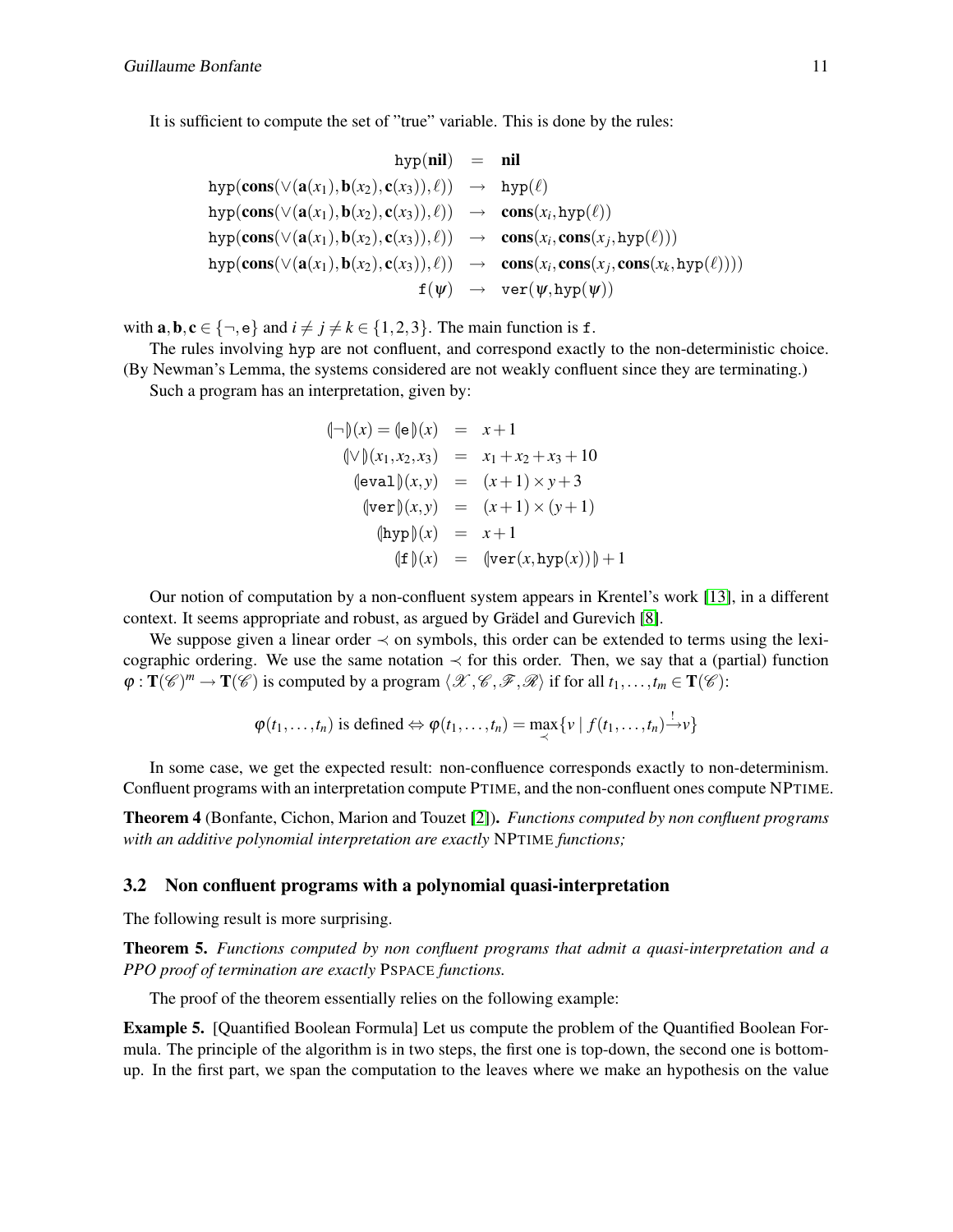of (some of) the variables. In the second part, coming back at the top, we compute the truth value of the formula and verify that the hypotheses chosen in the different branches are compatible between them.

As above, we suppose that variables are represented by binary strings on constructors  $0, 1, \varepsilon$ . To them, we add the constructors cons,nil to build lists,  $\nabla, \blacklozenge, \blacktriangle$  to decorate variables. Given a variable *n*, the decorations give the truth value of the variables.  $\blacklozenge(n)$  corresponds to an unchosen value, that is true or false,  $\blacktriangle(n)$  corresponds to false, and  $\P(n)$  to true. The booleans are **tt**, ff and ⊥ serves for trash. T and F are two (unary) constructors representing booleans within computations. To help the reader, we give an informal type to the key functions: Ψ corresponds to formulae, Λ to lists (of decorated variables) and *B* to truth values. Truth values are terms of the shape  $\mathbf{T}(\Lambda)$  or  $\mathbf{F}(\Lambda)$ . Finally, *V* is the type of variables and  $\mathbb{B} = {\textbf{t}, \textbf{f}\textbf{f}}$ . The following rules correspond to the first step of the computation.  $f: \Psi \to B$ ,  $\forall$ er :  $\Psi \times \Lambda \to B$ , not :  $B \to B$ , or :  $B \times B \to B$ ,  $\forall$ hyp :  $B \times V \times \mathbb{B} \to B$ ,  $\forall$ ut :  $\Lambda \times V \times \mathbb{B} \to \Lambda$ and hypList :  $\Psi \to \Lambda$ :

$$
\begin{array}{lcl} \mathbf{f}(\varphi) & \rightarrow & \text{ver}(\varphi, \text{hypList}(\varphi)) \\[1mm] & \text{ver}(\textbf{Var}(x), h) & \rightarrow & \textbf{T}(\text{put}(h, x, \textbf{tt})) \\[1mm] & \text{ver}(\textbf{Var}(x), h) & \rightarrow & \textbf{F}(\text{put}(h, x, \textbf{ff})) \\[1mm] & \text{ver}(\textbf{Or}(\varphi_1, \varphi_2), h) & \rightarrow & \text{or}(\text{ver}(\varphi_1, h), \text{ver}(\varphi_2, h)) \\[1mm] & \text{ver}(\textbf{Not}(\varphi), h) & \rightarrow & \text{not}(\text{ver}(\varphi, h)) \\[1mm] & \text{ver}(\textbf{Exists}(x, \varphi), h) & \rightarrow & \text{or}(\text{vhyp}(\text{ver}(\varphi, h), x, \textbf{tt}), \text{vhyp}(\text{ver}(\varphi, h), x, \textbf{ff})) \end{array}
$$

where *h* is a valuation of the variables. The rules ver  $(Var(x), h) \rightarrow T(put(h, x, tt))$  and ver $(Var(x), h) \rightarrow$  $\mathbf{F}(\text{put}(h, x, \text{ff}))$  are the unique rules responsible of the non confluence of the program. This is the step where the value of variables is actually chosen. Concerning the valuations, they are written as lists cons(tv(*n*), cons( $\cdots$ )) where the truth value tv of a variable is in { $\{\blacklozenge, \blacktriangledown, \blacktriangle\}$ .

Suppose that *x* is a variable ocuring in  $\text{Or}(\varphi_1, \varphi_2)$ . One key feature is that in a computation of  $\text{ver}(\textbf{Or}(\varphi_1,\varphi_2),h) \to \text{or}(\text{ver}(\varphi_1,h),\text{ver}(\varphi_2,h))$ , the choice of the truth value of the variable *x* can be different in the two sub-computation  $ver(\varphi_1, h)$  and  $ver(\varphi_2, h)$ . Then, the role of the bottom-up part of the computation is to verify that these choices are actually compatible.

The two functions put and hypList are computed by:

$$
\begin{array}{rcl} \text{hypList}(\textbf{Var}(x)) & \to & \textbf{nil} \\ \text{hypList}(\textbf{Or}(\varphi_1, \varphi_2)) & \to & \text{append}(\text{hypList}(\varphi_1), \text{hypList}(\varphi_2)) \\ \text{hypList}(\textbf{Not}(\varphi)) & \to & \text{hypList}(\varphi) \\ \text{hypList}(\textbf{Exist}(x, \varphi)) & \to & \textbf{cons}(\blacklozenge(x), \text{hypList}(\varphi)) \\ \text{put}(\textbf{cons}(\blacklozenge(n), l), m, \textbf{tt}) & \to & \text{if } n = m \text{ then } \textbf{cons}(\blacktriangledown(n), l) \\ \text{else } \textbf{cons}(\blacklozenge(n), \text{put}(l, m, \textbf{tt})) \\ \text{put}(\textbf{cons}(\blacklozenge(n), l), m, \textbf{ff}) & \to & \text{if } n = m \text{ then } \textbf{cons}(\blacktriangle(n), l) \\ \text{else } \textbf{cons}(\blacklozenge(n), \text{put}(l, m, \textbf{ff})) \\ \end{array}
$$

Then, the computation returns back. The top-down part of the computation returned a "tree" whose interior nodes are labeled with "or" and "not". At the leaves, we have  $T(l)$  or  $F(l)$  where *l* stores the truth value of variables. The logical rules are: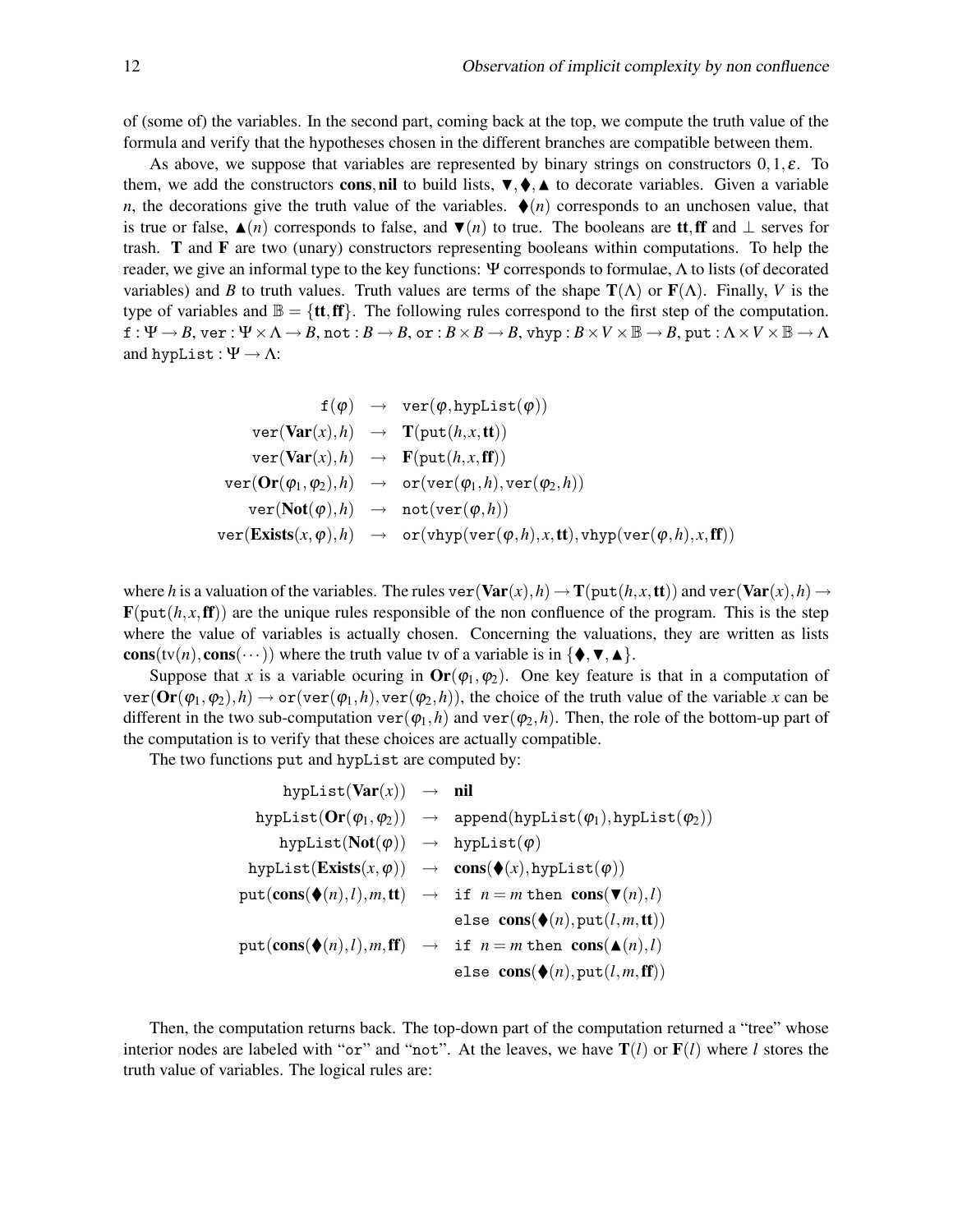$$
\begin{array}{lcl} \texttt{not}(\mathbf{F}(x)) & \to & \mathbf{T}(x) \\ \texttt{not}(\mathbf{T}(x)) & \to & \mathbf{F}(x) \\ \texttt{not}(\mathbf{T}(x)) & \to & \mathbf{F}(x) \\ \texttt{or}(\mathbf{F}(x),\mathbf{T}(y)) & \to & \mathbf{T}(\texttt{match}(x,y)) \\ \texttt{or}(\mathbf{T}(x),\mathbf{F}(y)) & \to & \mathbf{T}(\texttt{match}(x,y)) \\ \texttt{or}(\mathbf{F}(x),\mathbf{F}(y)) & \to & \mathbf{F}(\texttt{match}(x,y)) \\ \end{array}
$$

where *x* and *y* correspond to the list of hypothesis. The function match takes two lists and verify that they made compatible hypotheses on the truth value of variables.  $\blacklozenge(n)$  is compatible with both  $\blacktriangle(n)$  and  $\Psi(n)$ . But  $\blacktriangle(n)$  and  $\Psi(n)$  are not compatible.

$$
\begin{array}{rcl} \mathrm{match}(\mathrm{\textbf{nil}},\mathrm{\textbf{nil}})&\to &\mathrm{\textbf{nil}}\\ \mathrm{match}(\mathrm{\textbf{cons}}(x,l),\mathrm{\textbf{cons}}(x,l'))&\to&\mathrm{\textbf{cons}}(x,\mathrm{\textbf{match}}(l,l'))\\ \mathrm{\textbf{match}}(\mathrm{\textbf{cons}}(\mathbf{\blacktriangledown}(x),l),\mathrm{\textbf{cons}}(\mathbf{\blacktriangle}(x),l'))&\to&\mathrm{\textbf{cons}}(\mathbf{\blacktriangledown}(x),\mathrm{\textbf{match}}(l,l'))\\ \mathrm{\textbf{match}}(\mathrm{\textbf{cons}}(\mathbf{\blacktriangle}(x),l),\mathrm{\textbf{cons}}(\mathbf{\blacktriangle}(x),l'))&\to&\mathrm{\textbf{cons}}(\mathbf{\blacktriangle}(x),\mathrm{\textbf{match}}(l,l'))\\ \mathrm{\textbf{match}}(\mathrm{\textbf{cons}}(\mathbf{\blacktriangle}(x),l),\mathrm{\textbf{cons}}(\mathbf{\blacktriangledown}(x),l'))&\to&\mathrm{\textbf{cons}}(\mathbf{\blacktriangledown}(x),\mathrm{\textbf{match}}(l,l'))\\ \mathrm{\textbf{match}}(\mathrm{\textbf{cons}}(\mathbf{\blacktriangle}(x),l),\mathrm{\textbf{cons}}(\mathbf{\blacktriangle}(x),l'))&\to&\mathrm{\textbf{cons}}(\mathbf{\blacktriangle}(x),\mathrm{\textbf{match}}(l,l'))\\ \mathrm{\textbf{match}}(\mathrm{\textbf{cons}}(\mathbf{\blacktriangledown}(x),l),\mathrm{\textbf{cons}}(\mathbf{\blacktriangle}(x),l'))&\to&\bot\\ \mathrm{\textbf{match}}(\mathrm{\textbf{cons}}(\mathbf{\blacktriangle}(x),l),\mathrm{\textbf{cons}}(\mathbf{\blacktriangledown}(x),l'))&\to&\bot \end{array}
$$

The matching process runs only for lists of equal length and variables must be presented in the same order. This hypothesis is fulfilled for our program. The last verification corresponds to the Exists constructor. For the left branch of the or, the variable *x* is supposed to be true, for the second branch it is supposed to be false. This verification is performed by the vhyp function.

| $vhyp(T(h),x,y) \rightarrow T(vhyp(h,x,y))$                                                                 |                                                 |
|-------------------------------------------------------------------------------------------------------------|-------------------------------------------------|
| $vhyp(F(h), x, y) \rightarrow F(vhyp(h, x, y))$                                                             |                                                 |
| $vhyp(\text{cons}(\mathbf{v}(y), l), x, \text{tt}) \rightarrow \text{if } x = y \text{ then } l$            |                                                 |
|                                                                                                             | else $cons(\blacktriangledown(y),vhyp(l,x,tt))$ |
| $vhyp(\mathbf{cons}(\blacktriangle(y),l),x,\mathbf{tt}) \rightarrow \text{if } x = y \text{ then } \bot$    |                                                 |
|                                                                                                             | else $cons(\blacktriangle(y),vhyp(l,x,tt))$     |
| $vhyp(\mathbf{cons}(\blacktriangle(y),l),x,\mathbf{ff}) \rightarrow \text{if } x=y \text{ then } l$         |                                                 |
|                                                                                                             | else $cons(A(y),vhyp(l,x,ff))$                  |
| $vhyp(\textbf{cons}(\blacktriangledown(y),l),x,\textbf{ff}) \rightarrow \text{if } x=y \text{ then } \perp$ |                                                 |
|                                                                                                             | else $cons(\blacktriangledown(y),vhyp(l,x,ff))$ |

The rules for  $if$  then else, for  $=$  and for append are omitted.

It is then routine to verify that this program is ordered by PPO. The order  $f \succ \text{ver} \succ \text{vhyp} \succ \text{put} \succ$ or ≻ not ≻ hypList ≻ match ≻ if ≻ append ≻= is compatible with the rules.

To end the Example, we provide a quasi-intepretation.  $\|\text{ver}\|(X,H) = X + H$ ,  $\|\text{f}\|(\Phi) = 2\Phi$ , and for all other function symbols we take  $\{f\}(X_1,\ldots,X_n) = \max(X_1,\ldots,X_n)$ . For constructors, we take for all of them  $\oint_C (X_1, \ldots, X_n) = \sum_{i=1}^n X_i + 1.$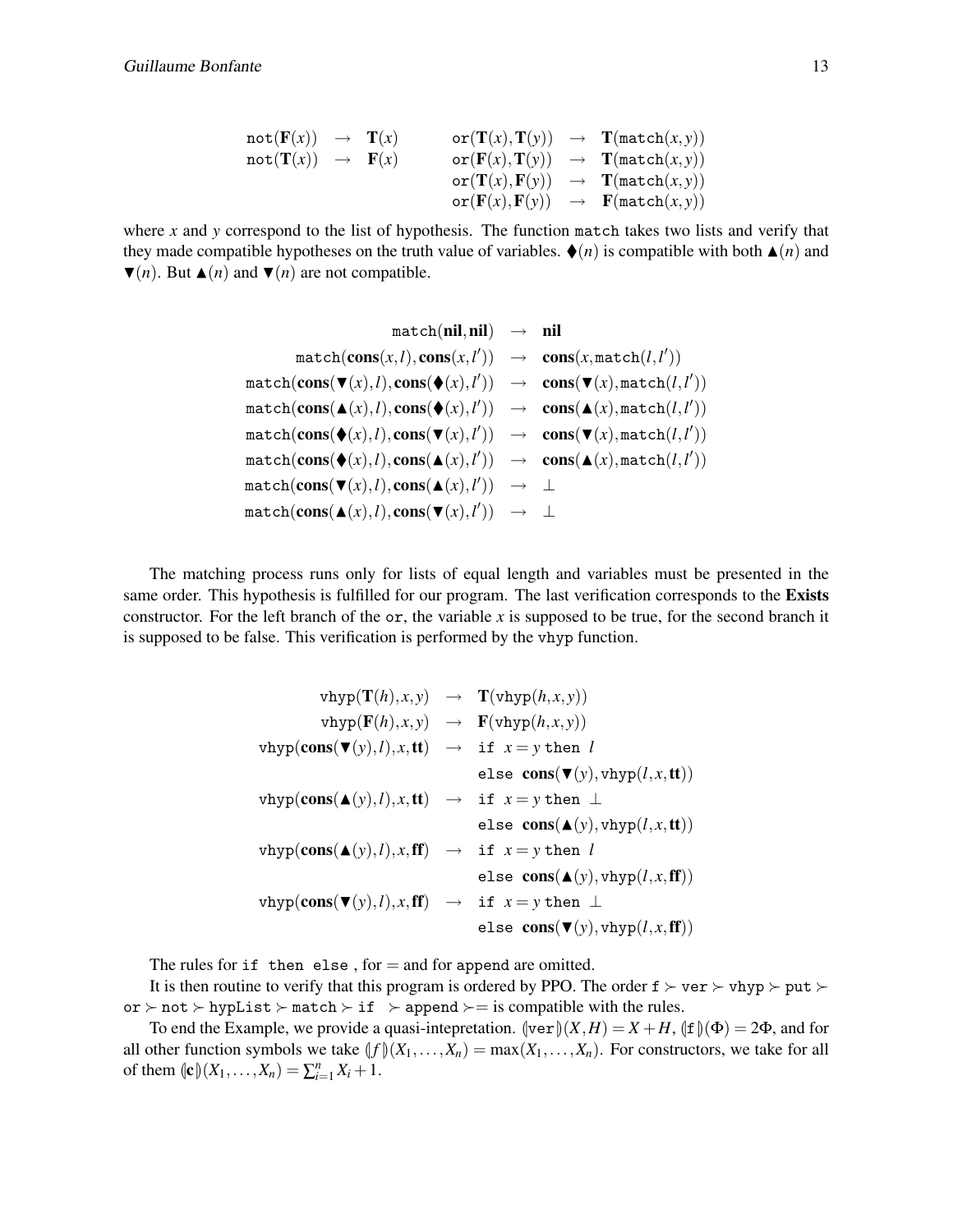$\Box$ 

*of Theorem [5.](#page-11-0)* Let us begin with the following proposition.

Proposition 5. F.*QI*.*PPO is closed by composition. That is if f*,*g*1,...*g<sup>k</sup> are computable with programs in* F.*QI*.*PPO, then, the function*

$$
\lambda x_1, \ldots, x_n \cdot f(g_1(x_1, \ldots, x_n), \ldots, g_k(x_1, \ldots, x_n))
$$

*is computable by a program in* F.*QI*.*PPO.*

*Proof.* One adds a new rule  $h(x_1,...,x_n) \to f(g_1(x_1,...,x_n),...,g_k(x_1,...,x_n))$  with precedence  $h \succ f$ and  $h \succ g_i$  for all  $i \leq k$ . The rule is compatible with the interpretation:

$$
(\mathcal{h}) (x_1,\ldots,x_n) = (\mathcal{f}(g_1(x_1,\ldots,x_n),\ldots,g_k(x_1,\ldots,x_n)))
$$

The Example [5](#page-11-1) shows that a PSPACE-complete problem can be solved in the considered class of programs. By composition of QBF with the reduction, since polynomial time functions can be computed in F.QI.*PPO*.*n*, any PSPACE predicate can be computed in F.QI.*PPO*.*n*. Let us recall now that computing bit *i*th of the output of a PSPACE function is itself computable in PSPACE. Since, building the list of the first integers below some polynomials can be computed in polynomial time, by composition, the conclusion follows.  $\Box$ 

#### 3.3 Non confluent constructor preserving programs

Theorem 6. *Predicates computed by non confluent programs with a polynomially bounded constructor preserving interpretation are exactly the* PTIME*-computable predicates.*

This result is close to the one of Cook in [\[4\]](#page-15-17) (Theorem 2). He gives a characterization of PTIME by means of auxiliary pushdown automata working in logspace, that is a Turing Machine working in logspace plus an extra (unbounded) stack. It is also the case that the result holds whether or not the auxiliary pushdown automata is deterministic.

The proof follows the line of [\[1\]](#page-15-18), we propose thus just a sketch of the proof. The key observation is that arguments of recursive calls are sub-terms of the initial interpretation, a property that holds for confluent programs. As a consequence, following a call-by-value semantics, any arguments in subcomputations are some sub-terms of the initial interpretations. From that, it is possible to use memoization, see [\[10\]](#page-15-19). The original point is that we have to manage non-determinism.

The proof of Proposition [2](#page-6-2) holds for non confluent computations. So, normal forms of a term *t* are in  $\lbrack t \rbrack$ . As we have seen in the proof of Theorem [3,](#page-8-0) this set has a polynomial size wrt the size of the inputs. In the non deterministic case, the cache is still a map, with the same keys, but the values of the map enumerate the list of normal forms. With the preceding observation, we can state that the map has still a polynomial size.

Acknowledgement. I'd like to thank the anonymous referees for their precious help. Their sharp reading has been largely valuable to rewrite some part of the draft.